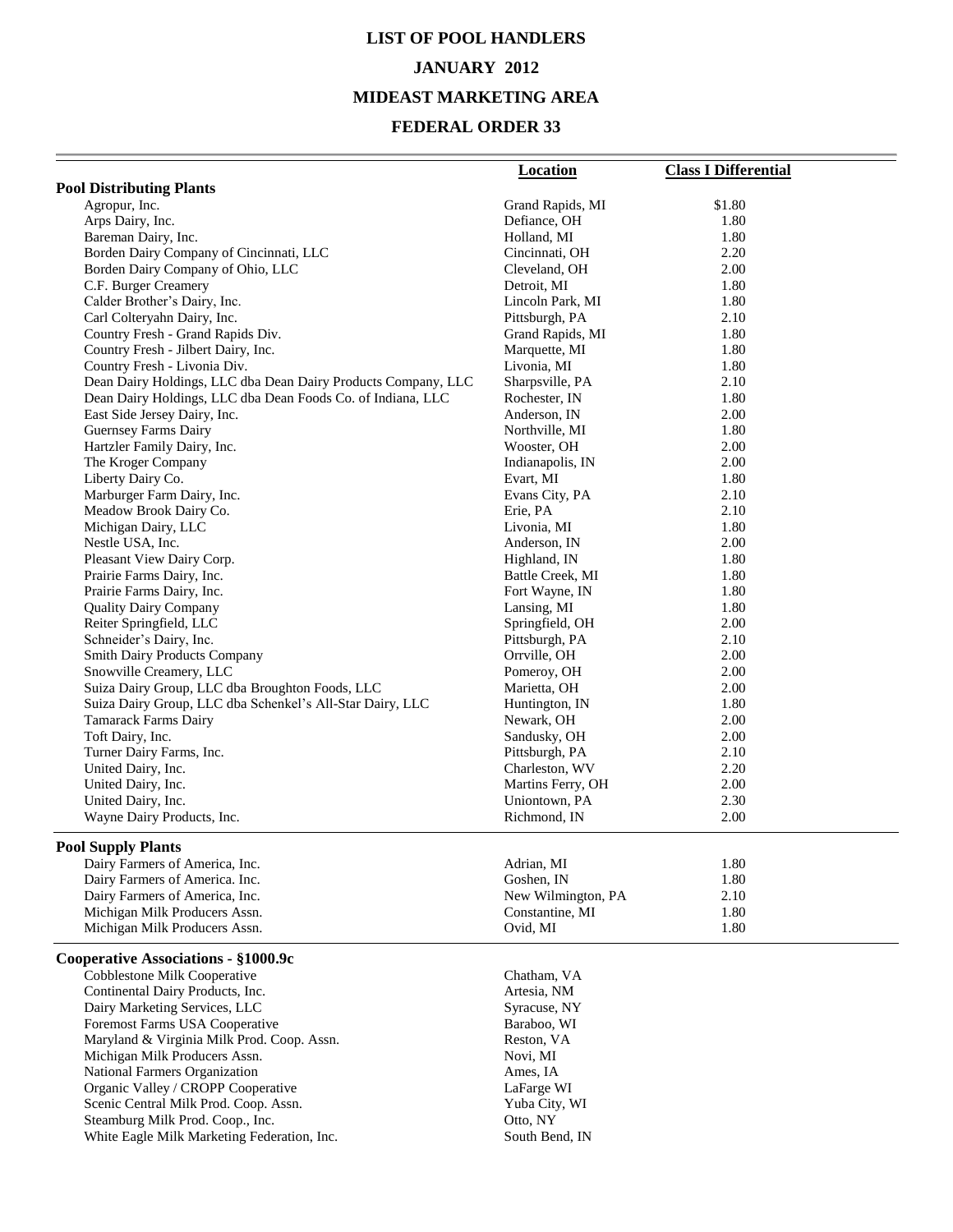# **LIST OF POOL HANDLERS FEBRUARY 2012 MIDEAST MARKETING AREA**

|                                                               | <b>Location</b>               | <b>Class I Differential</b> |
|---------------------------------------------------------------|-------------------------------|-----------------------------|
| <b>Pool Distributing Plants</b>                               |                               |                             |
| Agropur, Inc.                                                 | Grand Rapids, MI              | \$1.80                      |
| Arps Dairy, Inc.                                              | Defiance, OH                  | 1.80                        |
| Bareman Dairy, Inc.                                           | Holland, MI                   | 1.80                        |
| Borden Dairy Company of Cincinnati, LLC                       | Cincinnati, OH                | 2.20                        |
| Borden Dairy Company of Ohio, LLC                             | Cleveland, OH                 | 2.00                        |
| C.F. Burger Creamery                                          | Detroit, MI                   | 1.80                        |
| Calder Brother's Dairy, Inc.                                  | Lincoln Park, MI              | 1.80                        |
| Carl Colteryahn Dairy, Inc.                                   | Pittsburgh, PA                | 2.10                        |
| Country Fresh - Grand Rapids Div.                             | Grand Rapids, MI              | 1.80                        |
| Country Fresh - Jilbert Dairy, Inc.                           | Marquette, MI                 | 1.80                        |
| Country Fresh - Livonia Div.                                  | Livonia, MI                   | 1.80                        |
| Dean Dairy Holdings, LLC dba Dean Dairy Products Company, LLC | Sharpsville, PA               | 2.10                        |
| Dean Dairy Holdings, LLC dba Dean Foods Co. of Indiana, LLC   | Rochester, IN                 | 1.80                        |
| East Side Jersey Dairy, Inc.                                  | Anderson, IN                  | 2.00                        |
| Guernsey Farms Dairy                                          | Northville, MI                | 1.80                        |
| Hartzler Family Dairy, Inc.                                   | Wooster, OH                   | 2.00                        |
| The Kroger Company                                            | Indianapolis, IN              | 2.00                        |
| Liberty Dairy Co.                                             | Evart, MI                     | 1.80                        |
| Marburger Farm Dairy, Inc.                                    | Evans City, PA                | 2.10                        |
| Meadow Brook Dairy Co.                                        | Erie, PA                      | 2.10                        |
| Michigan Dairy, LLC                                           | Livonia, MI                   | 1.80                        |
| Nestle USA, Inc.                                              | Anderson, IN                  | 2.00                        |
| Pleasant View Dairy Corp.                                     | Highland, IN                  | 1.80                        |
| Prairie Farms Dairy, Inc.                                     | Battle Creek, MI              | 1.80                        |
| Prairie Farms Dairy, Inc.                                     | Fort Wayne, IN                | 1.80                        |
| <b>Quality Dairy Company</b>                                  | Lansing, MI                   | 1.80                        |
| Reiter Springfield, LLC                                       | Springfield, OH               | 2.00                        |
| Schneider's Dairy, Inc.                                       | Pittsburgh, PA                | 2.10                        |
| Smith Dairy Products Company                                  | Orrville, OH                  | 2.00                        |
| Snowville Creamery, LLC                                       | Pomeroy, OH                   | 2.00                        |
| Suiza Dairy Group, LLC dba Broughton Foods, LLC               | Marietta, OH                  | 2.00                        |
| Suiza Dairy Group, LLC dba Schenkel's All-Star Dairy, LLC     | Huntington, IN                | 1.80                        |
| Tamarack Farms Dairy                                          | Newark, OH                    | 2.00                        |
| Toft Dairy, Inc.                                              | Sandusky, OH                  | 2.00                        |
| Turner Dairy Farms, Inc.                                      | Pittsburgh, PA                | 2.10<br>2.20                |
| United Dairy, Inc.<br>United Dairy, Inc.                      | Charleston, WV                |                             |
|                                                               | Martins Ferry, OH             | 2.00<br>2.30                |
| United Dairy, Inc.<br>Wayne Dairy Products, Inc.              | Uniontown, PA<br>Richmond, IN | 2.00                        |
|                                                               |                               |                             |
| <b>Pool Supply Plants</b>                                     |                               |                             |
| Dairy Farmers of America, Inc.                                | Adrian, MI                    | 1.80                        |
| Dairy Farmers of America. Inc.                                | Goshen, IN                    | 1.80                        |
| Dairy Farmers of America, Inc.                                | New Wilmington, PA            | 2.10                        |
| Michigan Milk Producers Assn.                                 | Constantine, MI               | 1.80                        |
| Michigan Milk Producers Assn.                                 | Ovid, MI                      | 1.80                        |
| Cooperative Associations - §1000.9c                           |                               |                             |
| Cobblestone Milk Cooperative                                  | Chatham, VA                   |                             |
| Continental Dairy Products, Inc.                              | Artesia, NM                   |                             |
| Dairy Marketing Services, LLC                                 | Syracuse, NY                  |                             |
| Foremost Farms USA Cooperative                                | Baraboo, WI                   |                             |
| Maryland & Virginia Milk Prod. Coop. Assn.                    | Reston, VA                    |                             |
| Michigan Milk Producers Assn.                                 | Novi, MI                      |                             |
| National Farmers Organization                                 | Ames, IA                      |                             |
| Scenic Central Milk Prod. Coop. Assn.                         | Yuba City, WI                 |                             |
| Steamburg Milk Prod. Coop., Inc.                              | Otto, NY                      |                             |
| White Eagle Milk Marketing Federation, Inc.                   | South Bend, IN                |                             |
|                                                               |                               |                             |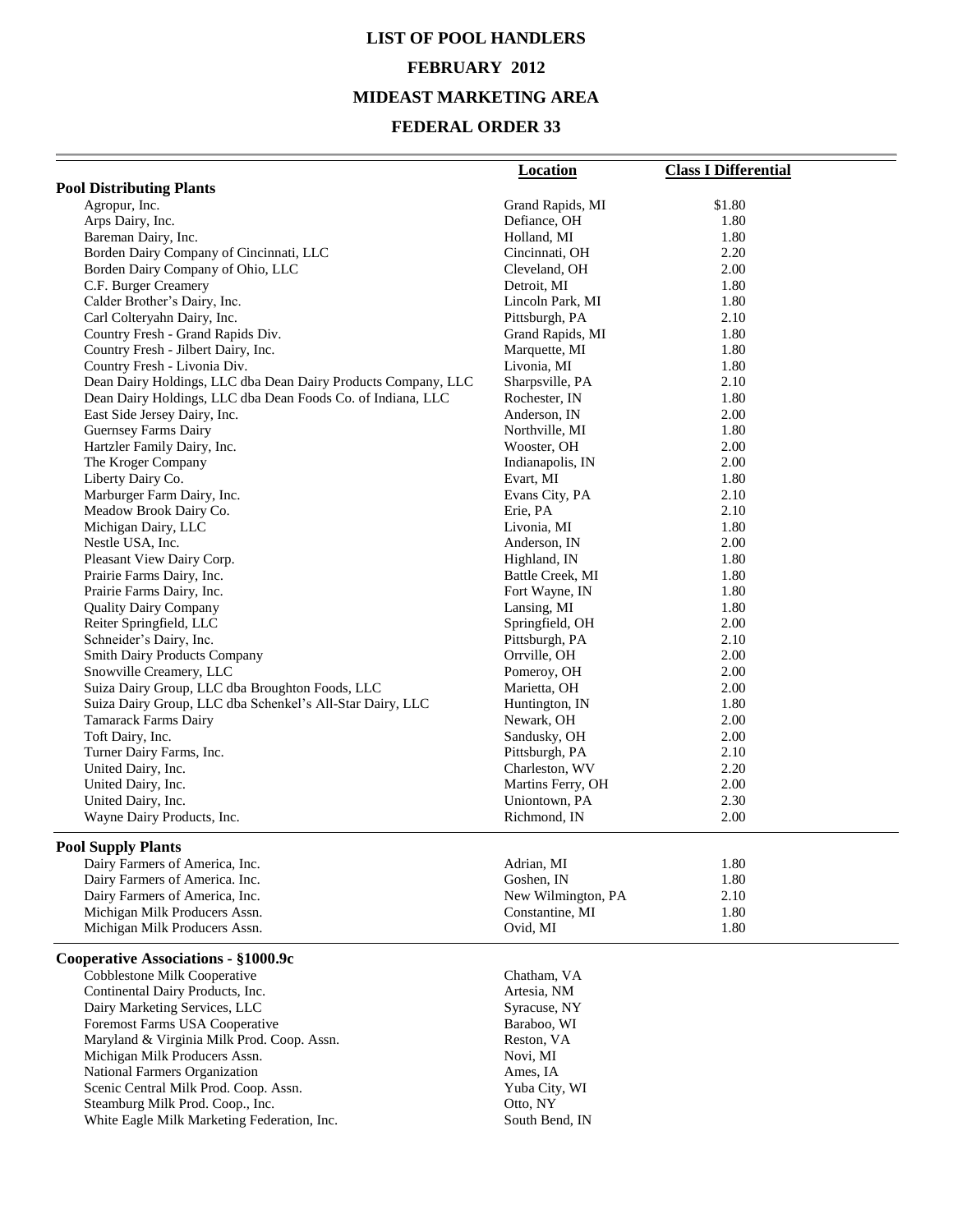## **LIST OF POOL HANDLERS MARCH 2012 MIDEAST MARKETING AREA**

| <b>Pool Distributing Plants</b><br>Agropur, Inc.<br>Grand Rapids, MI<br>\$1.80<br>Arps Dairy, Inc.<br>Defiance, OH<br>1.80<br>Bareman Dairy, Inc.<br>Holland, MI<br>1.80<br>2.20<br>Borden Dairy Company of Cincinnati, LLC<br>Cincinnati, OH<br>Borden Dairy Company of Ohio, LLC<br>Cleveland, OH<br>2.00<br>C.F. Burger Creamery<br>1.80<br>Detroit, MI<br>Calder Brother's Dairy, Inc.<br>1.80<br>Lincoln Park, MI<br>Carl Colteryahn Dairy, Inc.<br>2.10<br>Pittsburgh, PA<br>Country Fresh - Grand Rapids Div.<br>Grand Rapids, MI<br>1.80<br>Country Fresh - Jilbert Dairy, Inc.<br>Marquette, MI<br>1.80<br>Country Fresh - Livonia Div.<br>Livonia, MI<br>1.80<br>Dean Dairy Holdings, LLC dba Dean Dairy Products Company, LLC<br>Sharpsville, PA<br>2.10<br>Dean Dairy Holdings, LLC dba Dean Foods Co. of Indiana, LLC<br>Rochester, IN<br>1.80<br>East Side Jersey Dairy, Inc.<br>Anderson, IN<br>2.00<br>1.80<br><b>Guernsey Farms Dairy</b><br>Northville, MI<br>Hartzler Family Dairy, Inc.<br>2.00<br>Wooster, OH<br>The Kroger Company<br>2.00<br>Indianapolis, IN<br>Liberty Dairy Co.<br>Evart, MI<br>1.80<br>Marburger Farm Dairy, Inc.<br>Evans City, PA<br>2.10<br>Meadow Brook Dairy Co.<br>2.10<br>Erie, PA<br>Michigan Dairy, LLC<br>1.80<br>Livonia, MI<br>Nestle USA, Inc.<br>Anderson, IN<br>2.00<br>Pleasant View Dairy Corp.<br>Highland, IN<br>1.80<br>Battle Creek, MI<br>1.80<br>Prairie Farms Dairy, Inc.<br>Prairie Farms Dairy, Inc.<br>Fort Wayne, IN<br>1.80<br>1.80<br>Lansing, MI<br><b>Quality Dairy Company</b><br>Reiter Springfield, LLC<br>Springfield, OH<br>2.00<br>Schneider's Dairy, Inc.<br>Pittsburgh, PA<br>2.10<br><b>Smith Dairy Products Company</b><br>Orrville, OH<br>2.00<br>Snowville Creamery, LLC<br>Pomeroy, OH<br>2.00<br>Suiza Dairy Group, LLC dba Broughton Foods, LLC<br>Marietta, OH<br>2.00<br>Suiza Dairy Group, LLC dba Schenkel's All-Star Dairy, LLC<br>Huntington, IN<br>1.80<br>Tamarack Farms Dairy<br>Newark, OH<br>2.00<br>Toft Dairy, Inc.<br>Sandusky, OH<br>$2.00\,$<br>Turner Dairy Farms, Inc.<br>Pittsburgh, PA<br>2.10<br>United Dairy, Inc.<br>Charleston, WV<br>2.20<br>United Dairy, Inc.<br>Martins Ferry, OH<br>2.00<br>United Dairy, Inc.<br>Uniontown, PA<br>2.30<br>Wayne Dairy Products, Inc.<br>2.00<br>Richmond, IN<br><b>Pool Supply Plants</b><br>Dairy Farmers of America, Inc.<br>Adrian, MI<br>1.80<br>Dairy Farmers of America, Inc.<br>New Wilmington, PA<br>2.10<br>Michigan Milk Producers Assn.<br>Constantine, MI<br>1.80<br>Michigan Milk Producers Assn.<br>Ovid, MI<br>1.80<br>Cooperative Associations - §1000.9c<br>Cobblestone Milk Cooperative<br>Chatham, VA<br>Continental Dairy Products, Inc.<br>Artesia, NM<br>Dairy Marketing Services, LLC<br>Syracuse, NY | <b>Location</b> | <b>Class I Differential</b> |
|--------------------------------------------------------------------------------------------------------------------------------------------------------------------------------------------------------------------------------------------------------------------------------------------------------------------------------------------------------------------------------------------------------------------------------------------------------------------------------------------------------------------------------------------------------------------------------------------------------------------------------------------------------------------------------------------------------------------------------------------------------------------------------------------------------------------------------------------------------------------------------------------------------------------------------------------------------------------------------------------------------------------------------------------------------------------------------------------------------------------------------------------------------------------------------------------------------------------------------------------------------------------------------------------------------------------------------------------------------------------------------------------------------------------------------------------------------------------------------------------------------------------------------------------------------------------------------------------------------------------------------------------------------------------------------------------------------------------------------------------------------------------------------------------------------------------------------------------------------------------------------------------------------------------------------------------------------------------------------------------------------------------------------------------------------------------------------------------------------------------------------------------------------------------------------------------------------------------------------------------------------------------------------------------------------------------------------------------------------------------------------------------------------------------------------------------------------------------------------------------------------------------------------------------------------------------------------------------------------------------------------------------------------------------------------------------------------------------------------------------------------------------------------------|-----------------|-----------------------------|
|                                                                                                                                                                                                                                                                                                                                                                                                                                                                                                                                                                                                                                                                                                                                                                                                                                                                                                                                                                                                                                                                                                                                                                                                                                                                                                                                                                                                                                                                                                                                                                                                                                                                                                                                                                                                                                                                                                                                                                                                                                                                                                                                                                                                                                                                                                                                                                                                                                                                                                                                                                                                                                                                                                                                                                                      |                 |                             |
|                                                                                                                                                                                                                                                                                                                                                                                                                                                                                                                                                                                                                                                                                                                                                                                                                                                                                                                                                                                                                                                                                                                                                                                                                                                                                                                                                                                                                                                                                                                                                                                                                                                                                                                                                                                                                                                                                                                                                                                                                                                                                                                                                                                                                                                                                                                                                                                                                                                                                                                                                                                                                                                                                                                                                                                      |                 |                             |
|                                                                                                                                                                                                                                                                                                                                                                                                                                                                                                                                                                                                                                                                                                                                                                                                                                                                                                                                                                                                                                                                                                                                                                                                                                                                                                                                                                                                                                                                                                                                                                                                                                                                                                                                                                                                                                                                                                                                                                                                                                                                                                                                                                                                                                                                                                                                                                                                                                                                                                                                                                                                                                                                                                                                                                                      |                 |                             |
|                                                                                                                                                                                                                                                                                                                                                                                                                                                                                                                                                                                                                                                                                                                                                                                                                                                                                                                                                                                                                                                                                                                                                                                                                                                                                                                                                                                                                                                                                                                                                                                                                                                                                                                                                                                                                                                                                                                                                                                                                                                                                                                                                                                                                                                                                                                                                                                                                                                                                                                                                                                                                                                                                                                                                                                      |                 |                             |
|                                                                                                                                                                                                                                                                                                                                                                                                                                                                                                                                                                                                                                                                                                                                                                                                                                                                                                                                                                                                                                                                                                                                                                                                                                                                                                                                                                                                                                                                                                                                                                                                                                                                                                                                                                                                                                                                                                                                                                                                                                                                                                                                                                                                                                                                                                                                                                                                                                                                                                                                                                                                                                                                                                                                                                                      |                 |                             |
|                                                                                                                                                                                                                                                                                                                                                                                                                                                                                                                                                                                                                                                                                                                                                                                                                                                                                                                                                                                                                                                                                                                                                                                                                                                                                                                                                                                                                                                                                                                                                                                                                                                                                                                                                                                                                                                                                                                                                                                                                                                                                                                                                                                                                                                                                                                                                                                                                                                                                                                                                                                                                                                                                                                                                                                      |                 |                             |
|                                                                                                                                                                                                                                                                                                                                                                                                                                                                                                                                                                                                                                                                                                                                                                                                                                                                                                                                                                                                                                                                                                                                                                                                                                                                                                                                                                                                                                                                                                                                                                                                                                                                                                                                                                                                                                                                                                                                                                                                                                                                                                                                                                                                                                                                                                                                                                                                                                                                                                                                                                                                                                                                                                                                                                                      |                 |                             |
|                                                                                                                                                                                                                                                                                                                                                                                                                                                                                                                                                                                                                                                                                                                                                                                                                                                                                                                                                                                                                                                                                                                                                                                                                                                                                                                                                                                                                                                                                                                                                                                                                                                                                                                                                                                                                                                                                                                                                                                                                                                                                                                                                                                                                                                                                                                                                                                                                                                                                                                                                                                                                                                                                                                                                                                      |                 |                             |
|                                                                                                                                                                                                                                                                                                                                                                                                                                                                                                                                                                                                                                                                                                                                                                                                                                                                                                                                                                                                                                                                                                                                                                                                                                                                                                                                                                                                                                                                                                                                                                                                                                                                                                                                                                                                                                                                                                                                                                                                                                                                                                                                                                                                                                                                                                                                                                                                                                                                                                                                                                                                                                                                                                                                                                                      |                 |                             |
|                                                                                                                                                                                                                                                                                                                                                                                                                                                                                                                                                                                                                                                                                                                                                                                                                                                                                                                                                                                                                                                                                                                                                                                                                                                                                                                                                                                                                                                                                                                                                                                                                                                                                                                                                                                                                                                                                                                                                                                                                                                                                                                                                                                                                                                                                                                                                                                                                                                                                                                                                                                                                                                                                                                                                                                      |                 |                             |
|                                                                                                                                                                                                                                                                                                                                                                                                                                                                                                                                                                                                                                                                                                                                                                                                                                                                                                                                                                                                                                                                                                                                                                                                                                                                                                                                                                                                                                                                                                                                                                                                                                                                                                                                                                                                                                                                                                                                                                                                                                                                                                                                                                                                                                                                                                                                                                                                                                                                                                                                                                                                                                                                                                                                                                                      |                 |                             |
|                                                                                                                                                                                                                                                                                                                                                                                                                                                                                                                                                                                                                                                                                                                                                                                                                                                                                                                                                                                                                                                                                                                                                                                                                                                                                                                                                                                                                                                                                                                                                                                                                                                                                                                                                                                                                                                                                                                                                                                                                                                                                                                                                                                                                                                                                                                                                                                                                                                                                                                                                                                                                                                                                                                                                                                      |                 |                             |
|                                                                                                                                                                                                                                                                                                                                                                                                                                                                                                                                                                                                                                                                                                                                                                                                                                                                                                                                                                                                                                                                                                                                                                                                                                                                                                                                                                                                                                                                                                                                                                                                                                                                                                                                                                                                                                                                                                                                                                                                                                                                                                                                                                                                                                                                                                                                                                                                                                                                                                                                                                                                                                                                                                                                                                                      |                 |                             |
|                                                                                                                                                                                                                                                                                                                                                                                                                                                                                                                                                                                                                                                                                                                                                                                                                                                                                                                                                                                                                                                                                                                                                                                                                                                                                                                                                                                                                                                                                                                                                                                                                                                                                                                                                                                                                                                                                                                                                                                                                                                                                                                                                                                                                                                                                                                                                                                                                                                                                                                                                                                                                                                                                                                                                                                      |                 |                             |
|                                                                                                                                                                                                                                                                                                                                                                                                                                                                                                                                                                                                                                                                                                                                                                                                                                                                                                                                                                                                                                                                                                                                                                                                                                                                                                                                                                                                                                                                                                                                                                                                                                                                                                                                                                                                                                                                                                                                                                                                                                                                                                                                                                                                                                                                                                                                                                                                                                                                                                                                                                                                                                                                                                                                                                                      |                 |                             |
|                                                                                                                                                                                                                                                                                                                                                                                                                                                                                                                                                                                                                                                                                                                                                                                                                                                                                                                                                                                                                                                                                                                                                                                                                                                                                                                                                                                                                                                                                                                                                                                                                                                                                                                                                                                                                                                                                                                                                                                                                                                                                                                                                                                                                                                                                                                                                                                                                                                                                                                                                                                                                                                                                                                                                                                      |                 |                             |
|                                                                                                                                                                                                                                                                                                                                                                                                                                                                                                                                                                                                                                                                                                                                                                                                                                                                                                                                                                                                                                                                                                                                                                                                                                                                                                                                                                                                                                                                                                                                                                                                                                                                                                                                                                                                                                                                                                                                                                                                                                                                                                                                                                                                                                                                                                                                                                                                                                                                                                                                                                                                                                                                                                                                                                                      |                 |                             |
|                                                                                                                                                                                                                                                                                                                                                                                                                                                                                                                                                                                                                                                                                                                                                                                                                                                                                                                                                                                                                                                                                                                                                                                                                                                                                                                                                                                                                                                                                                                                                                                                                                                                                                                                                                                                                                                                                                                                                                                                                                                                                                                                                                                                                                                                                                                                                                                                                                                                                                                                                                                                                                                                                                                                                                                      |                 |                             |
|                                                                                                                                                                                                                                                                                                                                                                                                                                                                                                                                                                                                                                                                                                                                                                                                                                                                                                                                                                                                                                                                                                                                                                                                                                                                                                                                                                                                                                                                                                                                                                                                                                                                                                                                                                                                                                                                                                                                                                                                                                                                                                                                                                                                                                                                                                                                                                                                                                                                                                                                                                                                                                                                                                                                                                                      |                 |                             |
|                                                                                                                                                                                                                                                                                                                                                                                                                                                                                                                                                                                                                                                                                                                                                                                                                                                                                                                                                                                                                                                                                                                                                                                                                                                                                                                                                                                                                                                                                                                                                                                                                                                                                                                                                                                                                                                                                                                                                                                                                                                                                                                                                                                                                                                                                                                                                                                                                                                                                                                                                                                                                                                                                                                                                                                      |                 |                             |
|                                                                                                                                                                                                                                                                                                                                                                                                                                                                                                                                                                                                                                                                                                                                                                                                                                                                                                                                                                                                                                                                                                                                                                                                                                                                                                                                                                                                                                                                                                                                                                                                                                                                                                                                                                                                                                                                                                                                                                                                                                                                                                                                                                                                                                                                                                                                                                                                                                                                                                                                                                                                                                                                                                                                                                                      |                 |                             |
|                                                                                                                                                                                                                                                                                                                                                                                                                                                                                                                                                                                                                                                                                                                                                                                                                                                                                                                                                                                                                                                                                                                                                                                                                                                                                                                                                                                                                                                                                                                                                                                                                                                                                                                                                                                                                                                                                                                                                                                                                                                                                                                                                                                                                                                                                                                                                                                                                                                                                                                                                                                                                                                                                                                                                                                      |                 |                             |
|                                                                                                                                                                                                                                                                                                                                                                                                                                                                                                                                                                                                                                                                                                                                                                                                                                                                                                                                                                                                                                                                                                                                                                                                                                                                                                                                                                                                                                                                                                                                                                                                                                                                                                                                                                                                                                                                                                                                                                                                                                                                                                                                                                                                                                                                                                                                                                                                                                                                                                                                                                                                                                                                                                                                                                                      |                 |                             |
|                                                                                                                                                                                                                                                                                                                                                                                                                                                                                                                                                                                                                                                                                                                                                                                                                                                                                                                                                                                                                                                                                                                                                                                                                                                                                                                                                                                                                                                                                                                                                                                                                                                                                                                                                                                                                                                                                                                                                                                                                                                                                                                                                                                                                                                                                                                                                                                                                                                                                                                                                                                                                                                                                                                                                                                      |                 |                             |
|                                                                                                                                                                                                                                                                                                                                                                                                                                                                                                                                                                                                                                                                                                                                                                                                                                                                                                                                                                                                                                                                                                                                                                                                                                                                                                                                                                                                                                                                                                                                                                                                                                                                                                                                                                                                                                                                                                                                                                                                                                                                                                                                                                                                                                                                                                                                                                                                                                                                                                                                                                                                                                                                                                                                                                                      |                 |                             |
|                                                                                                                                                                                                                                                                                                                                                                                                                                                                                                                                                                                                                                                                                                                                                                                                                                                                                                                                                                                                                                                                                                                                                                                                                                                                                                                                                                                                                                                                                                                                                                                                                                                                                                                                                                                                                                                                                                                                                                                                                                                                                                                                                                                                                                                                                                                                                                                                                                                                                                                                                                                                                                                                                                                                                                                      |                 |                             |
|                                                                                                                                                                                                                                                                                                                                                                                                                                                                                                                                                                                                                                                                                                                                                                                                                                                                                                                                                                                                                                                                                                                                                                                                                                                                                                                                                                                                                                                                                                                                                                                                                                                                                                                                                                                                                                                                                                                                                                                                                                                                                                                                                                                                                                                                                                                                                                                                                                                                                                                                                                                                                                                                                                                                                                                      |                 |                             |
|                                                                                                                                                                                                                                                                                                                                                                                                                                                                                                                                                                                                                                                                                                                                                                                                                                                                                                                                                                                                                                                                                                                                                                                                                                                                                                                                                                                                                                                                                                                                                                                                                                                                                                                                                                                                                                                                                                                                                                                                                                                                                                                                                                                                                                                                                                                                                                                                                                                                                                                                                                                                                                                                                                                                                                                      |                 |                             |
|                                                                                                                                                                                                                                                                                                                                                                                                                                                                                                                                                                                                                                                                                                                                                                                                                                                                                                                                                                                                                                                                                                                                                                                                                                                                                                                                                                                                                                                                                                                                                                                                                                                                                                                                                                                                                                                                                                                                                                                                                                                                                                                                                                                                                                                                                                                                                                                                                                                                                                                                                                                                                                                                                                                                                                                      |                 |                             |
|                                                                                                                                                                                                                                                                                                                                                                                                                                                                                                                                                                                                                                                                                                                                                                                                                                                                                                                                                                                                                                                                                                                                                                                                                                                                                                                                                                                                                                                                                                                                                                                                                                                                                                                                                                                                                                                                                                                                                                                                                                                                                                                                                                                                                                                                                                                                                                                                                                                                                                                                                                                                                                                                                                                                                                                      |                 |                             |
|                                                                                                                                                                                                                                                                                                                                                                                                                                                                                                                                                                                                                                                                                                                                                                                                                                                                                                                                                                                                                                                                                                                                                                                                                                                                                                                                                                                                                                                                                                                                                                                                                                                                                                                                                                                                                                                                                                                                                                                                                                                                                                                                                                                                                                                                                                                                                                                                                                                                                                                                                                                                                                                                                                                                                                                      |                 |                             |
|                                                                                                                                                                                                                                                                                                                                                                                                                                                                                                                                                                                                                                                                                                                                                                                                                                                                                                                                                                                                                                                                                                                                                                                                                                                                                                                                                                                                                                                                                                                                                                                                                                                                                                                                                                                                                                                                                                                                                                                                                                                                                                                                                                                                                                                                                                                                                                                                                                                                                                                                                                                                                                                                                                                                                                                      |                 |                             |
|                                                                                                                                                                                                                                                                                                                                                                                                                                                                                                                                                                                                                                                                                                                                                                                                                                                                                                                                                                                                                                                                                                                                                                                                                                                                                                                                                                                                                                                                                                                                                                                                                                                                                                                                                                                                                                                                                                                                                                                                                                                                                                                                                                                                                                                                                                                                                                                                                                                                                                                                                                                                                                                                                                                                                                                      |                 |                             |
|                                                                                                                                                                                                                                                                                                                                                                                                                                                                                                                                                                                                                                                                                                                                                                                                                                                                                                                                                                                                                                                                                                                                                                                                                                                                                                                                                                                                                                                                                                                                                                                                                                                                                                                                                                                                                                                                                                                                                                                                                                                                                                                                                                                                                                                                                                                                                                                                                                                                                                                                                                                                                                                                                                                                                                                      |                 |                             |
|                                                                                                                                                                                                                                                                                                                                                                                                                                                                                                                                                                                                                                                                                                                                                                                                                                                                                                                                                                                                                                                                                                                                                                                                                                                                                                                                                                                                                                                                                                                                                                                                                                                                                                                                                                                                                                                                                                                                                                                                                                                                                                                                                                                                                                                                                                                                                                                                                                                                                                                                                                                                                                                                                                                                                                                      |                 |                             |
|                                                                                                                                                                                                                                                                                                                                                                                                                                                                                                                                                                                                                                                                                                                                                                                                                                                                                                                                                                                                                                                                                                                                                                                                                                                                                                                                                                                                                                                                                                                                                                                                                                                                                                                                                                                                                                                                                                                                                                                                                                                                                                                                                                                                                                                                                                                                                                                                                                                                                                                                                                                                                                                                                                                                                                                      |                 |                             |
|                                                                                                                                                                                                                                                                                                                                                                                                                                                                                                                                                                                                                                                                                                                                                                                                                                                                                                                                                                                                                                                                                                                                                                                                                                                                                                                                                                                                                                                                                                                                                                                                                                                                                                                                                                                                                                                                                                                                                                                                                                                                                                                                                                                                                                                                                                                                                                                                                                                                                                                                                                                                                                                                                                                                                                                      |                 |                             |
|                                                                                                                                                                                                                                                                                                                                                                                                                                                                                                                                                                                                                                                                                                                                                                                                                                                                                                                                                                                                                                                                                                                                                                                                                                                                                                                                                                                                                                                                                                                                                                                                                                                                                                                                                                                                                                                                                                                                                                                                                                                                                                                                                                                                                                                                                                                                                                                                                                                                                                                                                                                                                                                                                                                                                                                      |                 |                             |
|                                                                                                                                                                                                                                                                                                                                                                                                                                                                                                                                                                                                                                                                                                                                                                                                                                                                                                                                                                                                                                                                                                                                                                                                                                                                                                                                                                                                                                                                                                                                                                                                                                                                                                                                                                                                                                                                                                                                                                                                                                                                                                                                                                                                                                                                                                                                                                                                                                                                                                                                                                                                                                                                                                                                                                                      |                 |                             |
|                                                                                                                                                                                                                                                                                                                                                                                                                                                                                                                                                                                                                                                                                                                                                                                                                                                                                                                                                                                                                                                                                                                                                                                                                                                                                                                                                                                                                                                                                                                                                                                                                                                                                                                                                                                                                                                                                                                                                                                                                                                                                                                                                                                                                                                                                                                                                                                                                                                                                                                                                                                                                                                                                                                                                                                      |                 |                             |
|                                                                                                                                                                                                                                                                                                                                                                                                                                                                                                                                                                                                                                                                                                                                                                                                                                                                                                                                                                                                                                                                                                                                                                                                                                                                                                                                                                                                                                                                                                                                                                                                                                                                                                                                                                                                                                                                                                                                                                                                                                                                                                                                                                                                                                                                                                                                                                                                                                                                                                                                                                                                                                                                                                                                                                                      |                 |                             |
|                                                                                                                                                                                                                                                                                                                                                                                                                                                                                                                                                                                                                                                                                                                                                                                                                                                                                                                                                                                                                                                                                                                                                                                                                                                                                                                                                                                                                                                                                                                                                                                                                                                                                                                                                                                                                                                                                                                                                                                                                                                                                                                                                                                                                                                                                                                                                                                                                                                                                                                                                                                                                                                                                                                                                                                      |                 |                             |
|                                                                                                                                                                                                                                                                                                                                                                                                                                                                                                                                                                                                                                                                                                                                                                                                                                                                                                                                                                                                                                                                                                                                                                                                                                                                                                                                                                                                                                                                                                                                                                                                                                                                                                                                                                                                                                                                                                                                                                                                                                                                                                                                                                                                                                                                                                                                                                                                                                                                                                                                                                                                                                                                                                                                                                                      |                 |                             |
|                                                                                                                                                                                                                                                                                                                                                                                                                                                                                                                                                                                                                                                                                                                                                                                                                                                                                                                                                                                                                                                                                                                                                                                                                                                                                                                                                                                                                                                                                                                                                                                                                                                                                                                                                                                                                                                                                                                                                                                                                                                                                                                                                                                                                                                                                                                                                                                                                                                                                                                                                                                                                                                                                                                                                                                      |                 |                             |
|                                                                                                                                                                                                                                                                                                                                                                                                                                                                                                                                                                                                                                                                                                                                                                                                                                                                                                                                                                                                                                                                                                                                                                                                                                                                                                                                                                                                                                                                                                                                                                                                                                                                                                                                                                                                                                                                                                                                                                                                                                                                                                                                                                                                                                                                                                                                                                                                                                                                                                                                                                                                                                                                                                                                                                                      |                 |                             |
|                                                                                                                                                                                                                                                                                                                                                                                                                                                                                                                                                                                                                                                                                                                                                                                                                                                                                                                                                                                                                                                                                                                                                                                                                                                                                                                                                                                                                                                                                                                                                                                                                                                                                                                                                                                                                                                                                                                                                                                                                                                                                                                                                                                                                                                                                                                                                                                                                                                                                                                                                                                                                                                                                                                                                                                      |                 |                             |
|                                                                                                                                                                                                                                                                                                                                                                                                                                                                                                                                                                                                                                                                                                                                                                                                                                                                                                                                                                                                                                                                                                                                                                                                                                                                                                                                                                                                                                                                                                                                                                                                                                                                                                                                                                                                                                                                                                                                                                                                                                                                                                                                                                                                                                                                                                                                                                                                                                                                                                                                                                                                                                                                                                                                                                                      |                 |                             |
|                                                                                                                                                                                                                                                                                                                                                                                                                                                                                                                                                                                                                                                                                                                                                                                                                                                                                                                                                                                                                                                                                                                                                                                                                                                                                                                                                                                                                                                                                                                                                                                                                                                                                                                                                                                                                                                                                                                                                                                                                                                                                                                                                                                                                                                                                                                                                                                                                                                                                                                                                                                                                                                                                                                                                                                      |                 |                             |
|                                                                                                                                                                                                                                                                                                                                                                                                                                                                                                                                                                                                                                                                                                                                                                                                                                                                                                                                                                                                                                                                                                                                                                                                                                                                                                                                                                                                                                                                                                                                                                                                                                                                                                                                                                                                                                                                                                                                                                                                                                                                                                                                                                                                                                                                                                                                                                                                                                                                                                                                                                                                                                                                                                                                                                                      |                 |                             |
| Foremost Farms USA Cooperative<br>Baraboo, WI                                                                                                                                                                                                                                                                                                                                                                                                                                                                                                                                                                                                                                                                                                                                                                                                                                                                                                                                                                                                                                                                                                                                                                                                                                                                                                                                                                                                                                                                                                                                                                                                                                                                                                                                                                                                                                                                                                                                                                                                                                                                                                                                                                                                                                                                                                                                                                                                                                                                                                                                                                                                                                                                                                                                        |                 |                             |
| Maryland & Virginia Milk Prod. Coop. Assn.<br>Reston, VA                                                                                                                                                                                                                                                                                                                                                                                                                                                                                                                                                                                                                                                                                                                                                                                                                                                                                                                                                                                                                                                                                                                                                                                                                                                                                                                                                                                                                                                                                                                                                                                                                                                                                                                                                                                                                                                                                                                                                                                                                                                                                                                                                                                                                                                                                                                                                                                                                                                                                                                                                                                                                                                                                                                             |                 |                             |
| Michigan Milk Producers Assn.<br>Novi, MI                                                                                                                                                                                                                                                                                                                                                                                                                                                                                                                                                                                                                                                                                                                                                                                                                                                                                                                                                                                                                                                                                                                                                                                                                                                                                                                                                                                                                                                                                                                                                                                                                                                                                                                                                                                                                                                                                                                                                                                                                                                                                                                                                                                                                                                                                                                                                                                                                                                                                                                                                                                                                                                                                                                                            |                 |                             |
| National Farmers Organization<br>Ames, IA                                                                                                                                                                                                                                                                                                                                                                                                                                                                                                                                                                                                                                                                                                                                                                                                                                                                                                                                                                                                                                                                                                                                                                                                                                                                                                                                                                                                                                                                                                                                                                                                                                                                                                                                                                                                                                                                                                                                                                                                                                                                                                                                                                                                                                                                                                                                                                                                                                                                                                                                                                                                                                                                                                                                            |                 |                             |
| Scenic Central Milk Prod. Coop. Assn.<br>Yuba City, WI                                                                                                                                                                                                                                                                                                                                                                                                                                                                                                                                                                                                                                                                                                                                                                                                                                                                                                                                                                                                                                                                                                                                                                                                                                                                                                                                                                                                                                                                                                                                                                                                                                                                                                                                                                                                                                                                                                                                                                                                                                                                                                                                                                                                                                                                                                                                                                                                                                                                                                                                                                                                                                                                                                                               |                 |                             |
| Steamburg Milk Prod. Coop., Inc.<br>Otto, NY                                                                                                                                                                                                                                                                                                                                                                                                                                                                                                                                                                                                                                                                                                                                                                                                                                                                                                                                                                                                                                                                                                                                                                                                                                                                                                                                                                                                                                                                                                                                                                                                                                                                                                                                                                                                                                                                                                                                                                                                                                                                                                                                                                                                                                                                                                                                                                                                                                                                                                                                                                                                                                                                                                                                         |                 |                             |
| White Eagle Milk Marketing Federation, Inc.<br>South Bend, IN                                                                                                                                                                                                                                                                                                                                                                                                                                                                                                                                                                                                                                                                                                                                                                                                                                                                                                                                                                                                                                                                                                                                                                                                                                                                                                                                                                                                                                                                                                                                                                                                                                                                                                                                                                                                                                                                                                                                                                                                                                                                                                                                                                                                                                                                                                                                                                                                                                                                                                                                                                                                                                                                                                                        |                 |                             |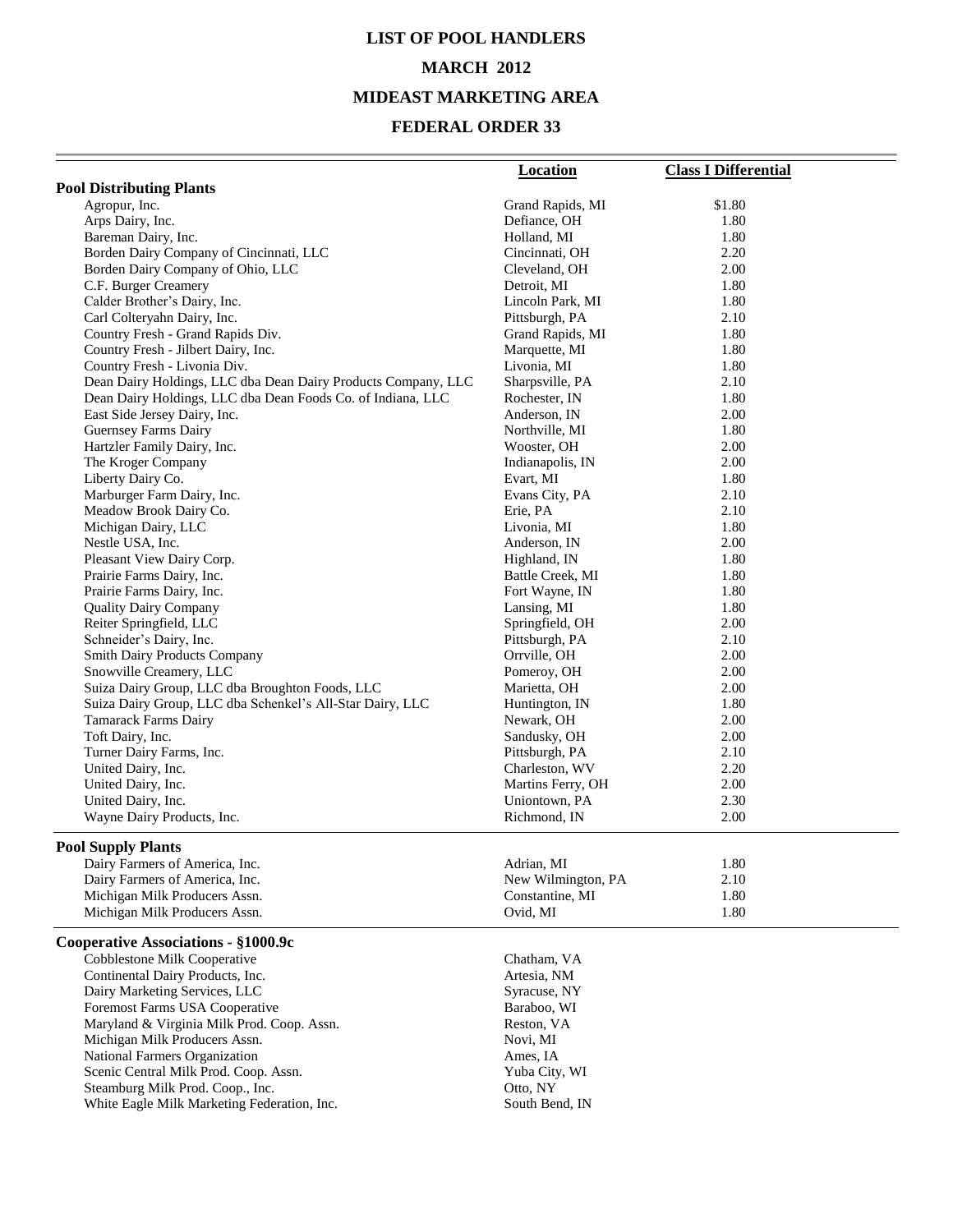## **LIST OF POOL HANDLERS APRIL 2012**

### **MIDEAST MARKETING AREA**

|                                                               | <b>Location</b>               | <b>Class I Differential</b> |
|---------------------------------------------------------------|-------------------------------|-----------------------------|
| <b>Pool Distributing Plants</b>                               |                               |                             |
| Agropur, Inc.                                                 | Grand Rapids, MI              | \$1.80                      |
| Arps Dairy, Inc.                                              | Defiance, OH                  | 1.80                        |
| Borden Dairy Company of Cincinnati, LLC                       | Cincinnati, OH                | 2.20                        |
| Borden Dairy Company of Ohio, LLC                             | Cleveland, OH                 | 2.00                        |
| C.F. Burger Creamery                                          | Detroit, MI                   | 1.80                        |
| Calder Brother's Dairy, Inc.                                  | Lincoln Park, MI              | 1.80                        |
| Carl Colteryahn Dairy, Inc.                                   | Pittsburgh, PA                | 2.10                        |
| Country Fresh - Grand Rapids Div.                             | Grand Rapids, MI              | 1.80                        |
| Country Fresh - Jilbert Dairy, Inc.                           | Marquette, MI                 | 1.80                        |
| Country Fresh - Livonia Div.                                  | Livonia, MI                   | 1.80                        |
| Dean Dairy Holdings, LLC dba Dean Dairy Products Company, LLC | Sharpsville, PA               | 2.10                        |
| Dean Dairy Holdings, LLC dba Dean Foods Co. of Indiana, LLC   | Rochester, IN                 | 1.80                        |
| East Side Jersey Dairy, Inc.                                  | Anderson, IN                  | 2.00                        |
| Guernsey Farms Dairy<br>Hartzler Family Dairy, Inc.           | Northville, MI<br>Wooster, OH | 1.80<br>2.00                |
| The Kroger Company                                            | Indianapolis, IN              | 2.00                        |
| Liberty Dairy Co.                                             | Evart, MI                     | 1.80                        |
| Marburger Farm Dairy, Inc.                                    | Evans City, PA                | 2.10                        |
| Meadow Brook Dairy Co.                                        | Erie, PA                      | 2.10                        |
| Meijer Distribution, Inc.                                     | Holland, MI                   | 1.80                        |
| Michigan Dairy, LLC                                           | Livonia, MI                   | 1.80                        |
| Nestle USA, Inc.                                              | Anderson, IN                  | 2.00                        |
| Pleasant View Dairy Corp.                                     | Highland, IN                  | 1.80                        |
| Prairie Farms Dairy, Inc.                                     | Battle Creek, MI              | 1.80                        |
| Prairie Farms Dairy, Inc.                                     | Fort Wayne, IN                | 1.80                        |
| <b>Quality Dairy Company</b>                                  | Lansing, MI                   | 1.80                        |
| Reiter Springfield, LLC                                       | Springfield, OH               | 2.00                        |
| Schneider's Dairy, Inc.                                       | Pittsburgh, PA                | 2.10                        |
| <b>Smith Dairy Products Company</b>                           | Orrville, OH                  | 2.00                        |
| Snowville Creamery, LLC                                       | Pomeroy, OH                   | 2.00                        |
| Suiza Dairy Group, LLC dba Broughton Foods, LLC               | Marietta, OH                  | 2.00                        |
| Suiza Dairy Group, LLC dba Schenkel's All-Star Dairy, LLC     | Huntington, IN                | 1.80                        |
| <b>Tamarack Farms Dairy</b>                                   | Newark, OH                    | 2.00                        |
| Toft Dairy, Inc.                                              | Sandusky, OH                  | 2.00                        |
| Turner Dairy Farms, Inc.                                      | Pittsburgh, PA                | 2.10                        |
| United Dairy, Inc.                                            | Charleston, WV                | 2.20                        |
| United Dairy, Inc.<br>United Dairy, Inc.                      | Martins Ferry, OH             | 2.00                        |
| Wayne Dairy Products, Inc.                                    | Uniontown, PA<br>Richmond, IN | 2.30<br>2.00                |
|                                                               |                               |                             |
| <b>Pool Supply Plants</b>                                     |                               |                             |
| Dairy Farmers of America, Inc.                                | Adrian, MI                    | 1.80                        |
| Dairy Farmers of America, Inc.                                | Goshen, IN                    | 1.80                        |
| Dairy Farmers of America, Inc.                                | New Wilmington, PA            | 2.10                        |
| Michigan Milk Producers Assn.                                 | Constantine, MI               | 1.80                        |
| Michigan Milk Producers Assn.                                 | Ovid, MI                      | 1.80                        |
| Cooperative Associations - §1000.9c                           |                               |                             |
| Cobblestone Milk Cooperative                                  | Chatham, VA                   |                             |
| Continental Dairy Products, Inc.                              | Artesia, NM                   |                             |
| Dairy Marketing Services, LLC                                 | Syracuse, NY                  |                             |
| Foremost Farms USA Cooperative                                | Baraboo, WI                   |                             |
| Maryland & Virginia Milk Prod. Coop. Assn.                    | Reston, VA                    |                             |
| Michigan Milk Producers Assn.                                 | Novi, MI                      |                             |
| National Farmers Organization                                 | Ames, IA                      |                             |
| Scenic Central Milk Prod. Coop. Assn.                         | Yuba City, WI                 |                             |
| Steamburg Milk Prod. Coop., Inc.                              | Otto, NY                      |                             |
| White Eagle Milk Marketing Federation, Inc.                   | South Bend, IN                |                             |
|                                                               |                               |                             |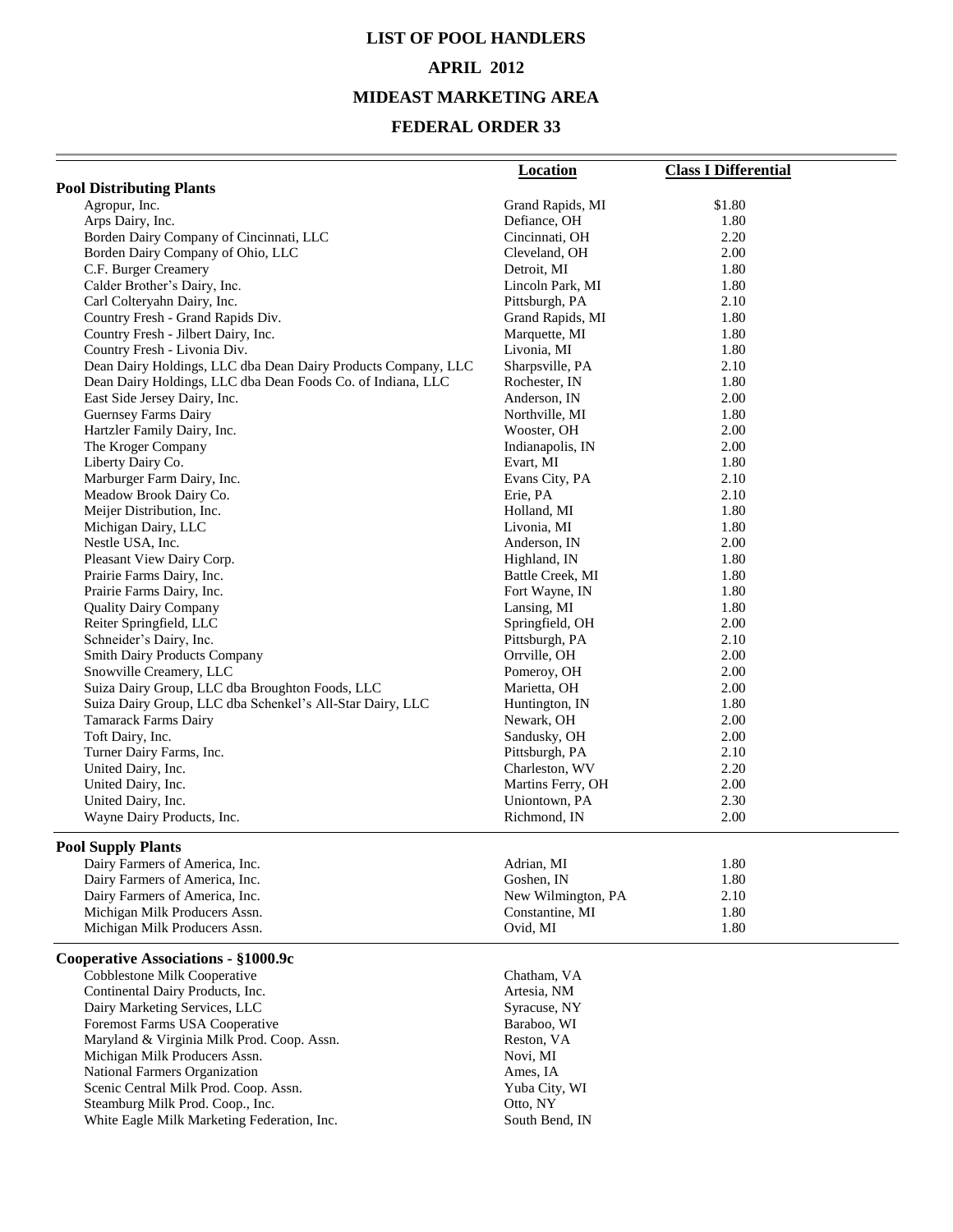## **LIST OF POOL HANDLERS MAY 2012 MIDEAST MARKETING AREA**

|                                                               | <b>Location</b>                     | <b>Class I Differential</b> |
|---------------------------------------------------------------|-------------------------------------|-----------------------------|
| <b>Pool Distributing Plants</b>                               |                                     |                             |
| Agropur, Inc.                                                 | Grand Rapids, MI                    | \$1.80                      |
| Arps Dairy, Inc.                                              | Defiance, OH                        | 1.80                        |
| Borden Dairy Company of Cincinnati, LLC                       | Cincinnati, OH                      | 2.20                        |
| Borden Dairy Company of Ohio, LLC                             | Cleveland, OH                       | 2.00                        |
| Calder Brother's Dairy, Inc.                                  | Lincoln Park, MI                    | 1.80                        |
| Carl Colteryahn Dairy, Inc.                                   | Pittsburgh, PA                      | 2.10                        |
| Country Fresh - Grand Rapids Div.                             | Grand Rapids, MI                    | 1.80                        |
| Country Fresh - Jilbert Dairy, Inc.                           | Marquette, MI                       | 1.80                        |
| Country Fresh - Livonia Div.                                  | Livonia, MI                         | 1.80                        |
| Dean Dairy Holdings, LLC dba Dean Dairy Products Company, LLC | Sharpsville, PA                     | 2.10                        |
| Dean Dairy Holdings, LLC dba Dean Foods Co. of Indiana, LLC   | Rochester, IN                       | 1.80                        |
| East Side Jersey Dairy, Inc.<br><b>Guernsey Farms Dairy</b>   | Anderson, IN<br>Northville, MI      | 2.00<br>1.80                |
| Hartzler Family Dairy, Inc.                                   | Wooster, OH                         | 2.00                        |
| The Kroger Company                                            | Indianapolis, IN                    | 2.00                        |
| Liberty Dairy Co.                                             | Evart, MI                           | 1.80                        |
| Marburger Farm Dairy, Inc.                                    | Evans City, PA                      | 2.10                        |
| Meadow Brook Dairy Co.                                        | Erie, PA                            | 2.10                        |
| Meijer Distribution, Inc.                                     | Holland, MI                         | 1.80                        |
| Michigan Dairy, LLC                                           | Livonia, MI                         | 1.80                        |
| Nestle USA, Inc.                                              | Anderson, IN                        | 2.00                        |
| Pleasant View Dairy Corp.                                     | Highland, IN                        | 1.80                        |
| Prairie Farms Dairy, Inc.                                     | Battle Creek, MI                    | 1.80                        |
| Prairie Farms Dairy, Inc.                                     | Fort Wayne, IN                      | 1.80                        |
| <b>Quality Dairy Company</b>                                  | Lansing, MI                         | 1.80                        |
| Reiter Springfield, LLC                                       | Springfield, OH                     | 2.00                        |
| Schneider's Dairy, Inc.                                       | Pittsburgh, PA                      | 2.10                        |
| Smith Dairy Products Company                                  | Orrville, OH                        | 2.00                        |
| Snowville Creamery, LLC                                       | Pomeroy, OH                         | 2.00                        |
| Suiza Dairy Group, LLC dba Broughton Foods, LLC               | Marietta, OH                        | 2.00                        |
| Suiza Dairy Group, LLC dba Schenkel's All-Star Dairy, LLC     | Huntington, IN                      | 1.80                        |
| Tamarack Farms Dairy                                          | Newark, OH                          | 2.00                        |
| Toft Dairy, Inc.                                              | Sandusky, OH                        | 2.00                        |
| Turner Dairy Farms, Inc.                                      | Pittsburgh, PA                      | 2.10                        |
| United Dairy, Inc.<br>United Dairy, Inc.                      | Charleston, WV<br>Martins Ferry, OH | 2.20<br>2.00                |
| United Dairy, Inc.                                            | Uniontown, PA                       | 2.30                        |
| Wayne Dairy Products, Inc.                                    | Richmond, IN                        | 2.00                        |
|                                                               |                                     |                             |
| <b>Pool Supply Plants</b>                                     |                                     |                             |
| C.S. Facilities, LLC dba Continental Dairy Products           | Coopersville, MI                    | 1.80                        |
| Dairy Farmers of America, Inc.                                | Adrian, MI                          | 1.80                        |
| Dairy Farmers of America, Inc.                                | Goshen, IN                          | 1.80                        |
| Dairy Farmers of America, Inc.                                | New Wilmington, PA                  | 2.10                        |
| Michigan Milk Producers Assn.                                 | Constantine, MI                     | 1.80                        |
| Michigan Milk Producers Assn.                                 | Ovid, MI                            | 1.80                        |
| Cooperative Associations - §1000.9c                           |                                     |                             |
| Cobblestone Milk Cooperative                                  | Chatham, VA                         |                             |
| Continental Dairy Products, Inc.                              | Artesia, NM                         |                             |
| Dairy Marketing Services, LLC                                 | Syracuse, NY                        |                             |
| Foremost Farms USA Cooperative                                | Baraboo, WI                         |                             |
| Maryland & Virginia Milk Prod. Coop. Assn.                    | Reston, VA                          |                             |
| Michigan Milk Producers Assn.                                 | Novi, MI                            |                             |
| National Farmers Organization                                 | Ames, IA                            |                             |
| Scenic Central Milk Prod. Coop. Assn.                         | Yuba City, WI                       |                             |
| Steamburg Milk Prod. Coop., Inc.                              | Otto, NY                            |                             |
| White Eagle Milk Marketing Federation, Inc.                   | South Bend, IN                      |                             |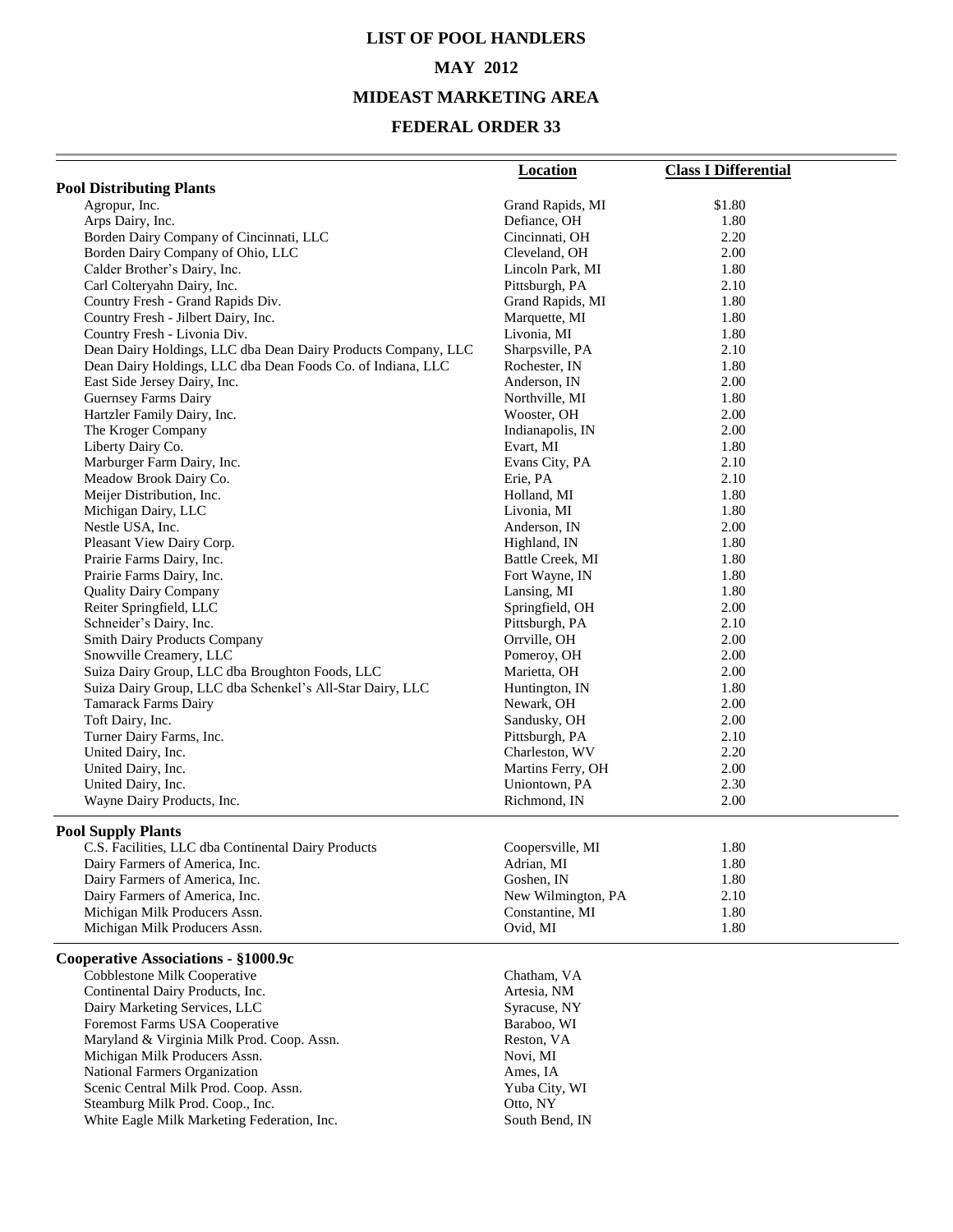## **LIST OF POOL HANDLERS JUNE 2012**

### **MIDEAST MARKETING AREA**

|                                                               | <b>Location</b>    | <b>Class I Differential</b> |
|---------------------------------------------------------------|--------------------|-----------------------------|
| <b>Pool Distributing Plants</b>                               |                    |                             |
| Agropur, Inc.                                                 | Grand Rapids, MI   | \$1.80                      |
| Arps Dairy, Inc.                                              | Defiance, OH       | 1.80                        |
| Borden Dairy Company of Cincinnati, LLC                       | Cincinnati, OH     | 2.20                        |
| Borden Dairy Company of Ohio, LLC                             | Cleveland, OH      | 2.00                        |
| Calder Brother's Dairy, Inc.                                  | Lincoln Park, MI   | 1.80                        |
| Carl Colteryahn Dairy, Inc.                                   | Pittsburgh, PA     | 2.10                        |
| Country Fresh - Grand Rapids Div.                             | Grand Rapids, MI   | 1.80                        |
| Country Fresh - Jilbert Dairy, Inc.                           | Marquette, MI      | 1.80                        |
| Country Fresh - Livonia Div.                                  | Livonia, MI        | 1.80                        |
| Dean Dairy Holdings, LLC dba Dean Dairy Products Company, LLC | Sharpsville, PA    | 2.10                        |
| Dean Dairy Holdings, LLC dba Dean Foods Co. of Indiana, LLC   | Rochester, IN      | 1.80                        |
| East Side Jersey Dairy, Inc.                                  | Anderson, IN       | 2.00                        |
| Guernsey Farms Dairy                                          | Northville, MI     | 1.80                        |
| Hartzler Family Dairy, Inc.                                   | Wooster, OH        | 2.00                        |
| The Kroger Company                                            | Indianapolis, IN   | 2.00                        |
| Liberty Dairy Co.                                             | Evart, MI          | 1.80                        |
| Marburger Farm Dairy, Inc.                                    | Evans City, PA     | 2.10                        |
| Meadow Brook Dairy Co.                                        | Erie, PA           | 2.10                        |
| Meijer Distribution, Inc.                                     | Holland, MI        | 1.80                        |
| Michigan Dairy, LLC                                           | Livonia, MI        | 1.80                        |
| Nestle USA, Inc.                                              | Anderson, IN       | 2.00                        |
| Pleasant View Dairy Corp.                                     | Highland, IN       | 1.80                        |
| Prairie Farms Dairy, Inc.                                     | Battle Creek, MI   | 1.80                        |
| Prairie Farms Dairy, Inc.                                     | Fort Wayne, IN     | 1.80                        |
| <b>Quality Dairy Company</b>                                  | Lansing, MI        | 1.80                        |
| Reiter Springfield, LLC                                       | Springfield, OH    | 2.00                        |
| Schneider's Dairy, Inc.                                       | Pittsburgh, PA     | 2.10                        |
| Smith Dairy Products Company                                  | Orrville, OH       | 2.00                        |
| Snowville Creamery, LLC                                       | Pomeroy, OH        | 2.00                        |
| Suiza Dairy Group, LLC dba Broughton Foods, LLC               | Marietta, OH       | 2.00                        |
| Suiza Dairy Group, LLC dba Schenkel's All-Star Dairy, LLC     | Huntington, IN     | 1.80                        |
| <b>Tamarack Farms Dairy</b>                                   | Newark, OH         | 2.00                        |
| Toft Dairy, Inc.                                              | Sandusky, OH       | 2.00                        |
| Turner Dairy Farms, Inc.                                      | Pittsburgh, PA     | 2.10                        |
| United Dairy, Inc.                                            | Martins Ferry, OH  | 2.00                        |
| United Dairy, Inc.                                            | Uniontown, PA      | 2.30                        |
| Wayne Dairy Products, Inc.                                    | Richmond, IN       | 2.00                        |
|                                                               |                    |                             |
| <b>Pool Supply Plants</b>                                     |                    |                             |
| C.S. Facilities, LLC dba Continental Dairy Products           | Coopersville, MI   | 1.80                        |
| Dairy Farmers of America, Inc.                                | Adrian, MI         | 1.80                        |
| Dairy Farmers of America, Inc.                                | Goshen, IN         | 1.80                        |
| Dairy Farmers of America, Inc.                                | New Wilmington, PA | 2.10                        |
| Michigan Milk Producers Assn.                                 | Constantine, MI    | 1.80                        |
| Michigan Milk Producers Assn.                                 | Ovid, MI           | 1.80                        |
| Cooperative Associations - §1000.9c                           |                    |                             |
| Continental Dairy Products, Inc.                              | Artesia, NM        |                             |
| Dairy Marketing Services, LLC                                 | Syracuse, NY       |                             |
| Foremost Farms USA Cooperative                                | Baraboo, WI        |                             |
| Maryland & Virginia Milk Prod. Coop. Assn.                    | Reston, VA         |                             |
| Michigan Milk Producers Assn.                                 | Novi, MI           |                             |
| National Farmers Organization                                 | Ames, IA           |                             |
| Scenic Central Milk Prod. Coop. Assn.                         | Yuba City, WI      |                             |
| Steamburg Milk Prod. Coop., Inc.                              | Otto, NY           |                             |
| White Eagle Milk Marketing Federation, Inc.                   | South Bend, IN     |                             |
|                                                               |                    |                             |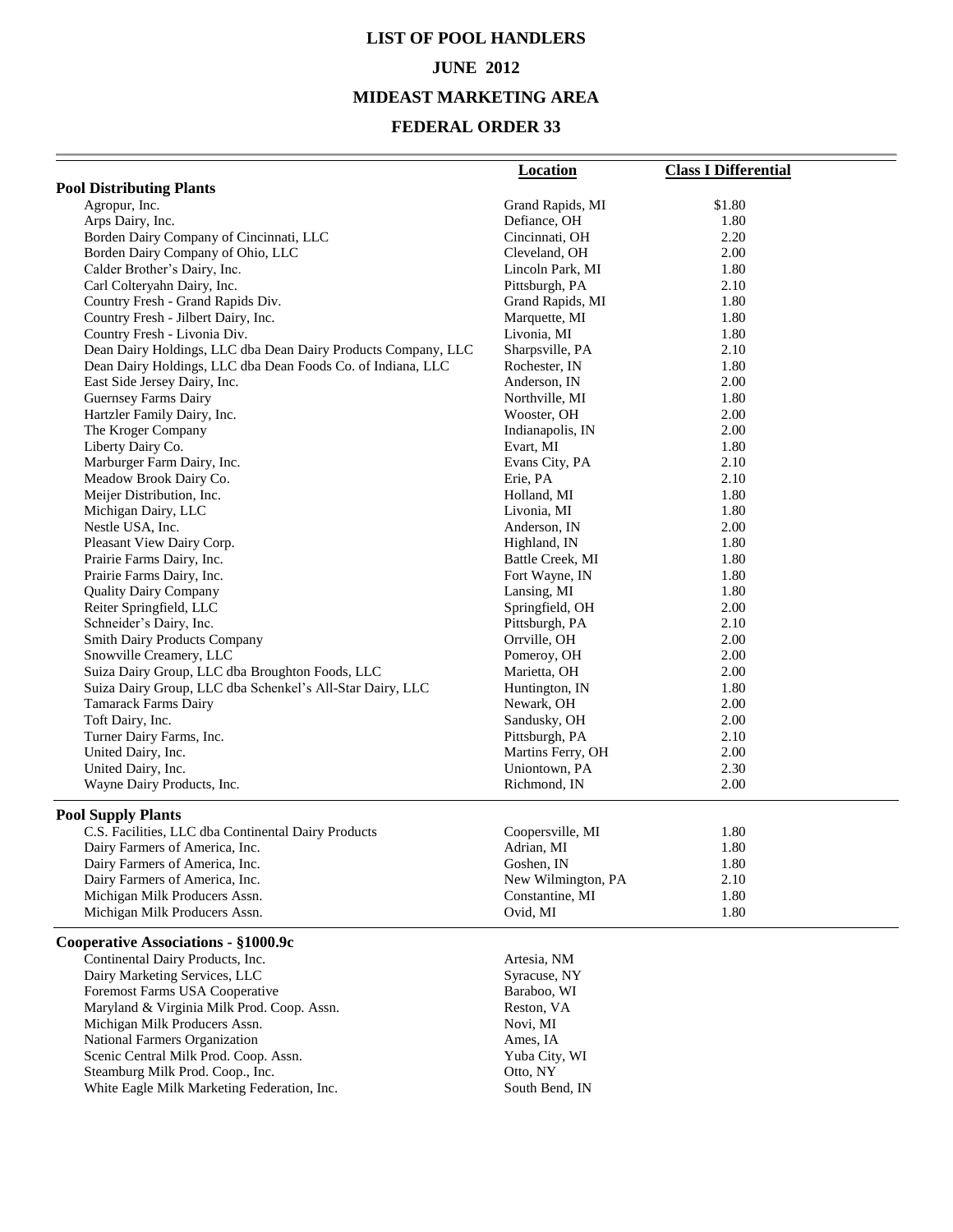## **LIST OF POOL HANDLERS JULY 2012 MIDEAST MARKETING AREA**

|                                                               | <b>Location</b>   | <b>Class I Differential</b> |
|---------------------------------------------------------------|-------------------|-----------------------------|
| <b>Pool Distributing Plants</b>                               |                   |                             |
| Agropur, Inc.                                                 | Grand Rapids, MI  | \$1.80                      |
| Arps Dairy, Inc.                                              | Defiance, OH      | 1.80                        |
| Borden Dairy Company of Cincinnati, LLC                       | Cincinnati, OH    | 2.20                        |
| Borden Dairy Company of Ohio, LLC                             | Cleveland, OH     | 2.00                        |
| Calder Brother's Dairy, Inc.                                  | Lincoln Park, MI  | 1.80                        |
| Carl Colteryahn Dairy, Inc.                                   | Pittsburgh, PA    | 2.10                        |
| Country Fresh - Grand Rapids Div.                             | Grand Rapids, MI  | 1.80                        |
| Country Fresh - Jilbert Dairy, Inc.                           | Marquette, MI     | 1.80                        |
| Country Fresh - Livonia Div.                                  | Livonia, MI       | 1.80                        |
| Dean Dairy Holdings, LLC dba Dean Dairy Products Company, LLC | Sharpsville, PA   | 2.10                        |
| Dean Dairy Holdings, LLC dba Dean Foods Co. of Indiana, LLC   | Rochester, IN     | 1.80                        |
| East Side Jersey Dairy, Inc.                                  | Anderson, IN      | 2.00                        |
| Guernsey Farms Dairy                                          | Northville, MI    | 1.80                        |
| Hartzler Family Dairy, Inc.                                   | Wooster, OH       | 2.00                        |
| The Kroger Company                                            | Indianapolis, IN  | 2.00                        |
| Liberty Dairy Co.                                             | Evart, MI         | 1.80                        |
| Marburger Farm Dairy, Inc.                                    | Evans City, PA    | 2.10                        |
| Meadow Brook Dairy Co.                                        | Erie, PA          | 2.10                        |
| Meijer Distribution, Inc.                                     | Holland, MI       | 1.80                        |
| Michigan Dairy, LLC                                           | Livonia, MI       | 1.80                        |
| Nestle USA, Inc.                                              | Anderson, IN      | 2.00                        |
| Pleasant View Dairy Corp.                                     | Highland, IN      | 1.80                        |
| Prairie Farms Dairy, Inc.                                     | Battle Creek, MI  | 1.80                        |
| Prairie Farms Dairy, Inc.                                     | Fort Wayne, IN    | 1.80                        |
| <b>Quality Dairy Company</b>                                  | Lansing, MI       | 1.80                        |
| Reiter Springfield, LLC                                       | Springfield, OH   | 2.00                        |
| Schneider's Dairy, Inc.                                       | Pittsburgh, PA    | 2.10                        |
| <b>Smith Dairy Products Company</b>                           | Orrville, OH      | 2.00                        |
| Snowville Creamery, LLC                                       | Pomeroy, OH       | 2.00                        |
| Suiza Dairy Group, LLC dba Broughton Foods, LLC               | Marietta, OH      | 2.00                        |
| Suiza Dairy Group, LLC dba Schenkel's All-Star Dairy, LLC     | Huntington, IN    | 1.80                        |
| Tamarack Farms Dairy                                          | Newark, OH        | 2.00                        |
| Toft Dairy, Inc.                                              | Sandusky, OH      | 2.00                        |
| Turner Dairy Farms, Inc.                                      | Pittsburgh, PA    | 2.10                        |
| United Dairy, Inc.                                            | Martins Ferry, OH | 2.00                        |
| United Dairy, Inc.                                            | Uniontown, PA     | 2.30                        |
| Wayne Dairy Products, Inc.                                    | Richmond, IN      | 2.00                        |
| <b>Pool Supply Plants</b>                                     |                   |                             |
| C.S. Facilities, LLC dba Continental Dairy Products           | Coopersville, MI  | 1.80                        |
| Dairy Farmers of America, Inc.                                | Adrian, MI        | 1.80                        |
| Dairy Farmers of America, Inc.                                | Goshen, IN        | 1.80                        |
| Michigan Milk Producers Assn.                                 | Constantine, MI   | 1.80                        |
| Michigan Milk Producers Assn.                                 | Ovid, MI          | 1.80                        |
| Cooperative Associations - §1000.9c                           |                   |                             |
| Cobblestone Milk Cooperative                                  | Chatham, VA       |                             |
| Continental Dairy Products, Inc.                              | Artesia, NM       |                             |
| Dairy Marketing Services, LLC                                 | Syracuse, NY      |                             |
| Foremost Farms USA Cooperative                                | Baraboo, WI       |                             |
| Michigan Milk Producers Assn.                                 | Novi, MI          |                             |
| National Farmers Organization                                 | Ames, IA          |                             |
| Scenic Central Milk Prod. Coop. Assn.                         | Yuba City, WI     |                             |
| Steamburg Milk Prod. Coop., Inc.                              | Otto, NY          |                             |
| White Eagle Milk Marketing Federation, Inc.                   | South Bend, IN    |                             |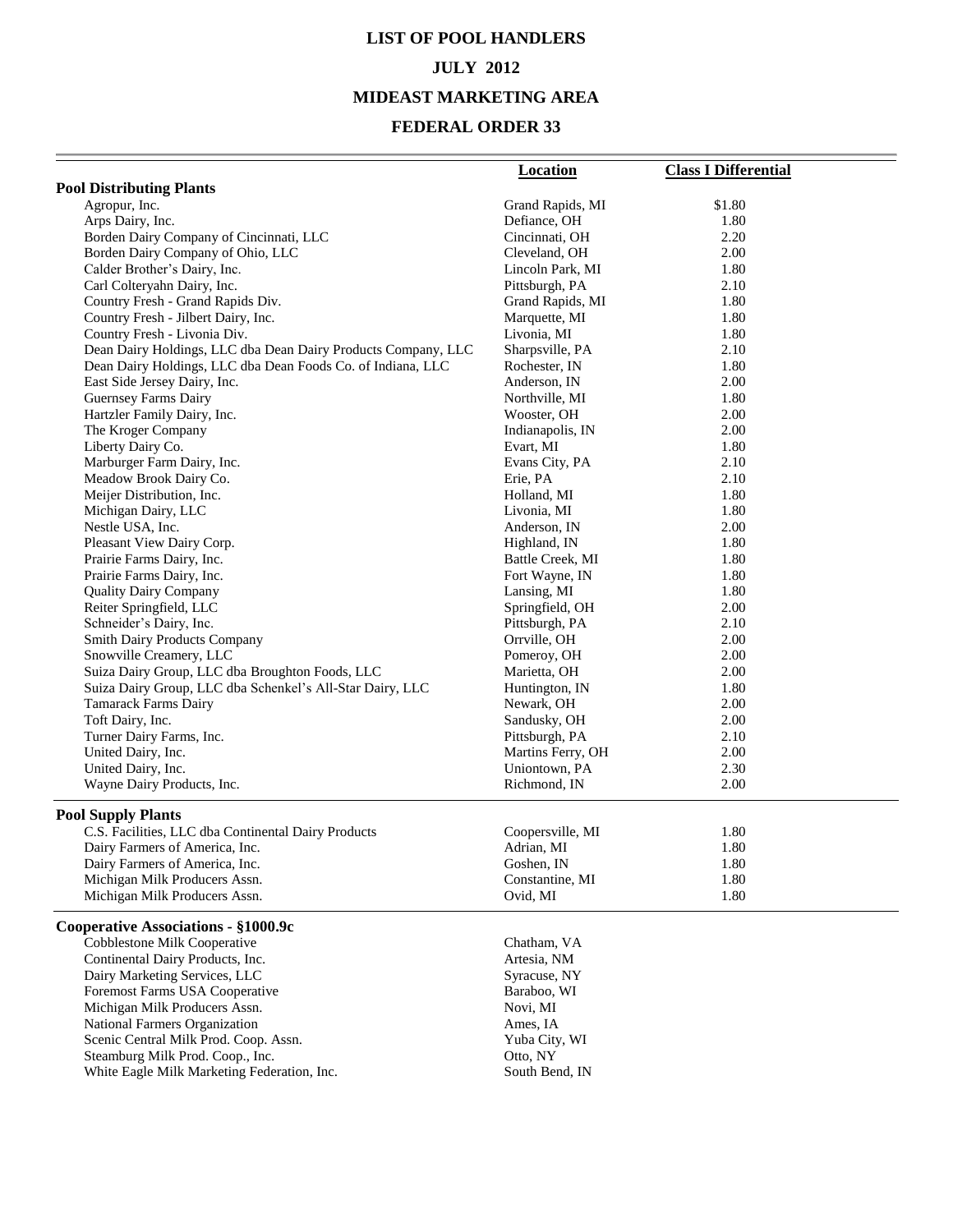## **LIST OF POOL HANDLERS AUGUST 2012 MIDEAST MARKETING AREA**

|                                                                                                              | <b>Location</b>              | <b>Class I Differential</b> |
|--------------------------------------------------------------------------------------------------------------|------------------------------|-----------------------------|
| <b>Pool Distributing Plants</b>                                                                              |                              |                             |
| Agropur, Inc.                                                                                                | Grand Rapids, MI             | \$1.80                      |
| Arps Dairy, Inc.                                                                                             | Defiance, OH                 | 1.80                        |
| Borden Dairy Company of Cincinnati, LLC                                                                      | Cincinnati, OH               | 2.20                        |
| Borden Dairy Company of Ohio, LLC                                                                            | Cleveland, OH                | 2.00                        |
| Calder Brother's Dairy, Inc.                                                                                 | Lincoln Park, MI             | 1.80                        |
| Carl Colteryahn Dairy, Inc.                                                                                  | Pittsburgh, PA               | 2.10                        |
| Country Fresh - Grand Rapids Div.                                                                            | Grand Rapids, MI             | 1.80                        |
| Country Fresh - Jilbert Dairy, Inc.                                                                          | Marquette, MI                | 1.80                        |
| Country Fresh - Livonia Div.                                                                                 | Livonia, MI                  | 1.80                        |
| Dean Dairy Holdings, LLC dba Dean Dairy Products Company, LLC                                                | Sharpsville, PA              | 2.10                        |
| Dean Dairy Holdings, LLC dba Dean Foods Co. of Indiana, LLC                                                  | Rochester, IN                | 1.80                        |
| East Side Jersey Dairy, Inc.                                                                                 | Anderson, IN                 | 2.00                        |
| Guernsey Farms Dairy                                                                                         | Northville, MI               | 1.80                        |
| Hartzler Family Dairy, Inc.                                                                                  | Wooster, OH                  | 2.00                        |
| The Kroger Company                                                                                           | Indianapolis, IN             | 2.00                        |
| Liberty Dairy Co.                                                                                            | Evart, MI                    | 1.80                        |
| Marburger Farm Dairy, Inc.                                                                                   | Evans City, PA               | 2.10                        |
| Meadow Brook Dairy Co.                                                                                       | Erie, PA                     | 2.10                        |
| Meijer Distribution, Inc.                                                                                    | Holland, MI                  | 1.80                        |
| Michigan Dairy, LLC                                                                                          | Livonia, MI                  | 1.80                        |
| Nestle USA, Inc.                                                                                             | Anderson, IN                 | 2.00                        |
| Pleasant View Dairy Corp.                                                                                    | Highland, IN                 | 1.80                        |
| Prairie Farms Dairy, Inc.                                                                                    | Battle Creek, MI             | 1.80                        |
| Prairie Farms Dairy, Inc.                                                                                    | Fort Wayne, IN               | 1.80                        |
| <b>Quality Dairy Company</b>                                                                                 | Lansing, MI                  | 1.80                        |
| Reiter Springfield, LLC                                                                                      | Springfield, OH              | 2.00                        |
| Schneider's Dairy, Inc.                                                                                      | Pittsburgh, PA               | 2.10                        |
| <b>Smith Dairy Products Company</b>                                                                          | Orrville, OH                 | 2.00                        |
| Snowville Creamery, LLC                                                                                      | Pomeroy, OH                  | 2.00<br>2.00                |
| Suiza Dairy Group, LLC dba Broughton Foods, LLC<br>Suiza Dairy Group, LLC dba Schenkel's All-Star Dairy, LLC | Marietta, OH                 | 1.80                        |
| Tamarack Farms Dairy                                                                                         | Huntington, IN<br>Newark, OH | 2.00                        |
| Toft Dairy, Inc.                                                                                             | Sandusky, OH                 | 2.00                        |
| Turner Dairy Farms, Inc.                                                                                     | Pittsburgh, PA               | 2.10                        |
| United Dairy, Inc.                                                                                           | Martins Ferry, OH            | 2.00                        |
| United Dairy, Inc.                                                                                           | Uniontown, PA                | 2.30                        |
| Wayne Dairy Products, Inc.                                                                                   | Richmond, IN                 | 2.00                        |
|                                                                                                              |                              |                             |
| <b>Pool Supply Plants</b>                                                                                    |                              |                             |
| C.S. Facilities, LLC dba Continental Dairy Products                                                          | Coopersville, MI             | 1.80                        |
| Dairy Farmers of America, Inc.                                                                               | Adrian, MI                   | 1.80                        |
| Dairy Farmers of America, Inc.                                                                               | Goshen, IN                   | 1.80                        |
| Dairy Farmers of America, Inc.                                                                               | New Wilmington, PA           | 2.10                        |
| Foremost Farms USA                                                                                           | Chilton, WI                  | 1.80                        |
| Michigan Milk Producers Assn.                                                                                | Constantine, MI              | 1.80                        |
| Michigan Milk Producers Assn.                                                                                | Ovid, MI                     | 1.80                        |
|                                                                                                              |                              |                             |
| Cooperative Associations - §1000.9c<br>Cobblestone Milk Cooperative                                          | Chatham, VA                  |                             |
| Continental Dairy Products, Inc.                                                                             | Artesia, NM                  |                             |
| Dairy Marketing Services, LLC                                                                                | Syracuse, NY                 |                             |
| Foremost Farms USA Cooperative                                                                               | Baraboo, WI                  |                             |
| Michigan Milk Producers Assn.                                                                                | Novi, MI                     |                             |
| National Farmers Organization                                                                                | Ames, IA                     |                             |
| Scenic Central Milk Prod. Coop. Assn.                                                                        | Yuba City, WI                |                             |
| Steamburg Milk Prod. Coop., Inc.                                                                             | Otto, NY                     |                             |
| White Eagle Milk Marketing Federation, Inc.                                                                  | South Bend, IN               |                             |
|                                                                                                              |                              |                             |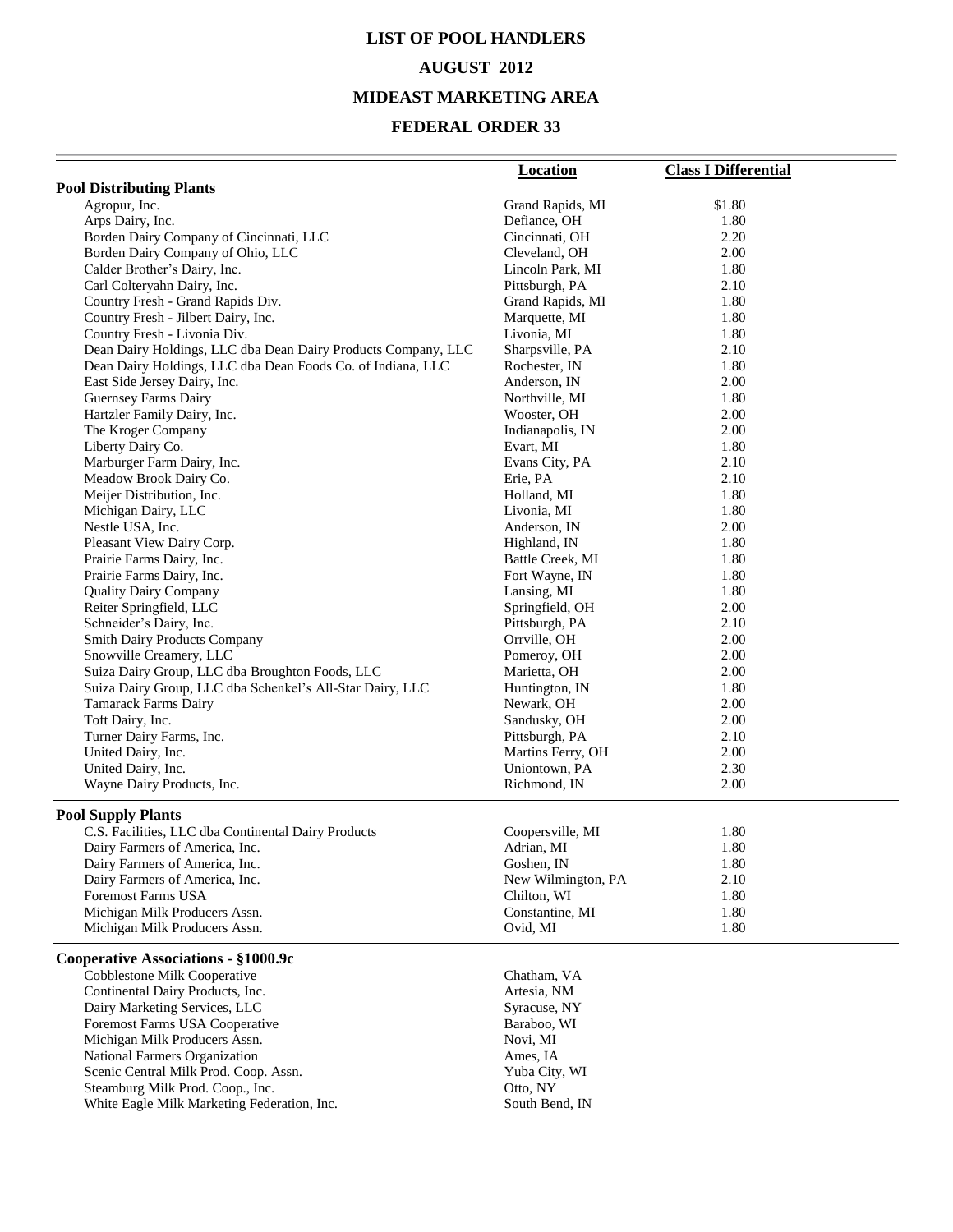# **LIST OF POOL HANDLERS SEPTEMBER 2012 MIDEAST MARKETING AREA**

### **FEDERAL ORDER 33**

|                                                                 | <b>Location</b>         | <b>Class I Differential</b> |
|-----------------------------------------------------------------|-------------------------|-----------------------------|
| <b>Pool Distributing Plants</b>                                 |                         |                             |
| Agropur, Inc.                                                   | Grand Rapids, MI        | \$1.80                      |
| Arps Dairy, Inc.                                                | Defiance, OH            | 1.80                        |
| Borden Dairy Company of Cincinnati, LLC                         | Cincinnati, OH          | 2.20                        |
| Borden Dairy Company of Ohio, LLC                               | Cleveland, OH           | 2.00                        |
| C.F. Burger Creamery                                            | Detroit, MI             | 1.80                        |
| Calder Brother's Dairy, Inc.                                    | Lincoln Park, MI        | 1.80                        |
| Carl Colteryahn Dairy, Inc.                                     | Pittsburgh, PA          | 2.10                        |
| Country Fresh - Grand Rapids Div.                               | Grand Rapids, MI        | 1.80                        |
| Country Fresh - Jilbert Dairy, Inc.                             | Marquette, MI           | 1.80                        |
| Country Fresh - Livonia Div.                                    | Livonia, MI             | 1.80                        |
| Dean Dairy Holdings, LLC dba Dean Dairy Products Company, LLC   | Sharpsville, PA         | 2.10                        |
| Dean Dairy Holdings, LLC dba Dean Foods Co. of Indiana, LLC     | Rochester, IN           | 1.80                        |
| East Side Jersey Dairy, Inc.                                    | Anderson, IN            | 2.00                        |
| Guernsey Farms Dairy                                            | Northville, MI          | 1.80                        |
| Hartzler Family Dairy, Inc.                                     | Wooster, OH             | 2.00                        |
| The Kroger Company                                              | Indianapolis, IN        | 2.00                        |
| Liberty Dairy Co.                                               | Evart, MI               | 1.80                        |
| Marburger Farm Dairy, Inc.                                      | Evans City, PA          | 2.10                        |
| Meadow Brook Dairy Co.                                          | Erie, PA                | 2.10                        |
| Meijer Distribution, Inc.                                       | Holland, MI             | 1.80                        |
| Michigan Dairy, LLC                                             | Livonia, MI             | 1.80                        |
| Nestle USA, Inc.                                                | Anderson, IN            | 2.00                        |
| Pleasant View Dairy Corp.                                       | Highland, IN            | 1.80                        |
| Prairie Farms Dairy, Inc.                                       | Battle Creek, MI        | 1.80                        |
| Prairie Farms Dairy, Inc.                                       | Fort Wayne, IN          | 1.80                        |
| <b>Quality Dairy Company</b>                                    | Lansing, MI             | 1.80                        |
| Reiter Springfield, LLC                                         | Springfield, OH         | 2.00                        |
| Schneider's Dairy, Inc.                                         | Pittsburgh, PA          | 2.10                        |
| <b>Smith Dairy Products Company</b>                             | Orrville, OH            | 2.00                        |
| Snowville Creamery, LLC                                         | Pomeroy, OH             | 2.00                        |
| Suiza Dairy Group, LLC dba Broughton Foods, LLC                 | Marietta, OH            | 2.00                        |
| Suiza Dairy Group, LLC dba Schenkel's All-Star Dairy, LLC       | Huntington, IN          | 1.80                        |
| <b>Tamarack Farms Dairy</b>                                     | Newark, OH              | 2.00                        |
| Toft Dairy, Inc.                                                | Sandusky, OH            | 2.00                        |
| Turner Dairy Farms, Inc.                                        | Pittsburgh, PA          | 2.10                        |
| United Dairy, Inc.                                              | Martins Ferry, OH       | 2.00                        |
| United Dairy, Inc.                                              | Uniontown, PA           | 2.30                        |
| Wayne Dairy Products, Inc.                                      | Richmond, IN            | 2.00                        |
| <b>Pool Supply Plants</b>                                       |                         |                             |
| C.S. Facilities, LLC dba Continental Dairy Products             | Coopersville, MI        | 1.80                        |
| Dairy Farmers of America, Inc.                                  | Adrian, MI              | 1.80                        |
| Dairy Farmers of America, Inc.                                  | Goshen, IN              | 1.80                        |
| Dairy Farmers of America, Inc.                                  | New Wilmington, PA      | 2.10                        |
| <b>Foremost Farms USA</b>                                       | Chilton, WI             | 1.80                        |
| Michigan Milk Producers Assn.                                   | Constantine, MI         | 1.80                        |
| Michigan Milk Producers Assn.                                   | Ovid, MI                | 1.80                        |
| Cooperative Associations - §1000.9c                             |                         |                             |
|                                                                 |                         |                             |
| Continental Dairy Products, Inc.                                | Artesia, NM             |                             |
| Dairy Marketing Services, LLC                                   | Syracuse, NY            |                             |
| Foremost Farms USA Cooperative<br>Michigan Milk Producers Assn. | Baraboo, WI<br>Novi, MI |                             |
| National Farmers Organization                                   | Ames, IA                |                             |
| Organic Valley/CROPP Cooperative                                | La Farge, WI            |                             |
|                                                                 |                         |                             |

Steamburg Milk Prod. Coop., Inc. 6. The Coop of the Coop of Coop of Coop of Coop of Coop of Coop of Coop of Co

White Eagle Milk Marketing Federation, Inc. South Bend, IN

Scenic Central Milk Prod. Coop. Assn. Yuba City, WI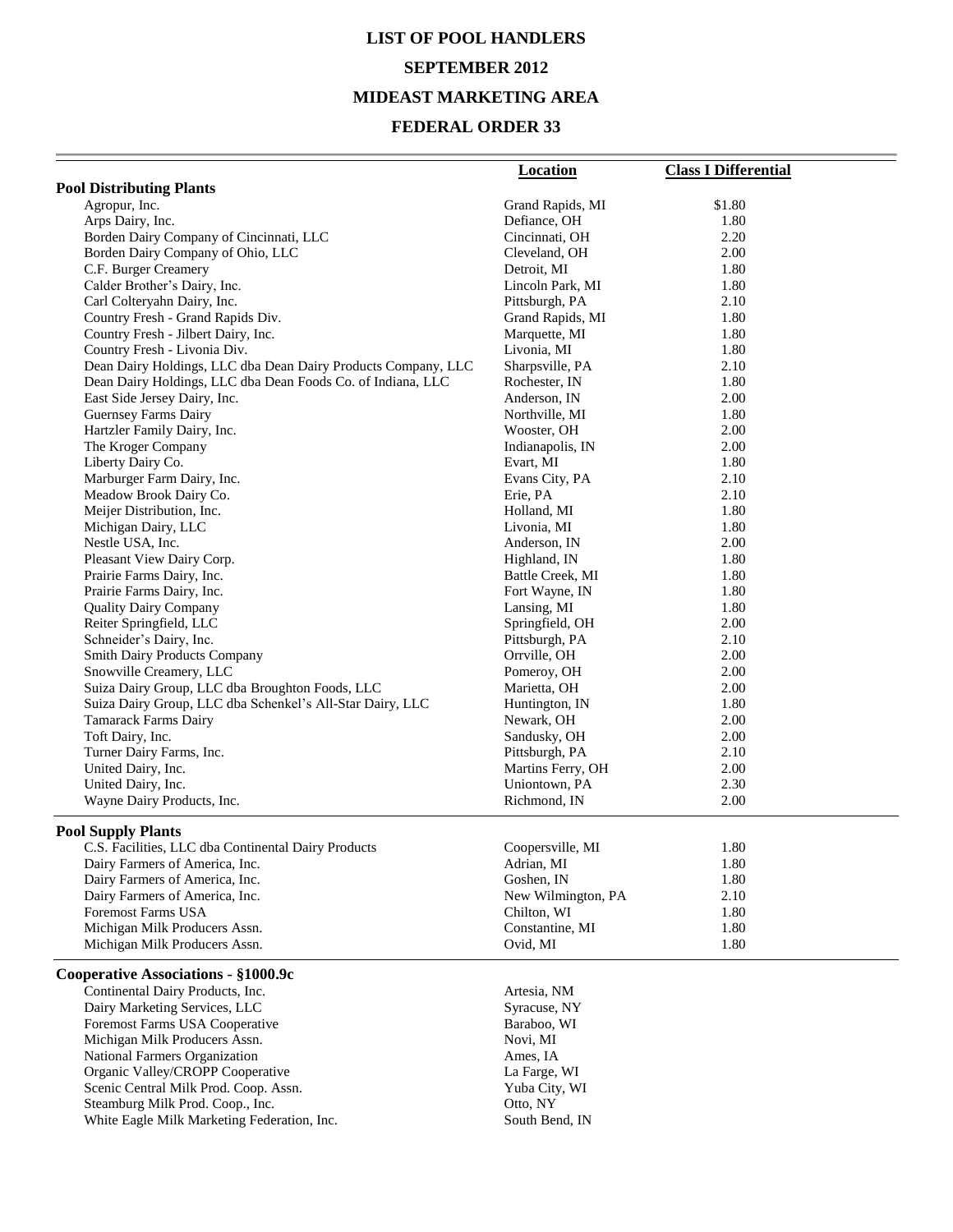## **LIST OF POOL HANDLERS OCTOBER 2012 MIDEAST MARKETING AREA**

### **FEDERAL ORDER 33**

|                                                               | <b>Location</b>    | <b>Class I Differential</b> |
|---------------------------------------------------------------|--------------------|-----------------------------|
| <b>Pool Distributing Plants</b>                               |                    |                             |
| Agropur, Inc.                                                 | Grand Rapids, MI   | \$1.80                      |
| Arps Dairy, Inc.                                              | Defiance, OH       | 1.80                        |
| Borden Dairy Company of Cincinnati, LLC                       | Cincinnati, OH     | 2.20                        |
| Borden Dairy Company of Ohio, LLC                             | Cleveland, OH      | 2.00                        |
| C.F. Burger Creamery                                          | Detroit, MI        | 1.80                        |
| Calder Brother's Dairy, Inc.                                  | Lincoln Park, MI   | 1.80                        |
| Carl Colteryahn Dairy, Inc.                                   | Pittsburgh, PA     | 2.10                        |
| Country Fresh - Grand Rapids Div.                             | Grand Rapids, MI   | 1.80                        |
| Country Fresh - Jilbert Dairy, Inc.                           | Marquette, MI      | 1.80                        |
| Country Fresh - Livonia Div.                                  | Livonia, MI        | 1.80                        |
| Dean Dairy Holdings, LLC dba Dean Dairy Products Company, LLC | Sharpsville, PA    | 2.10                        |
| Dean Dairy Holdings, LLC dba Dean Foods Co. of Indiana, LLC   | Rochester, IN      | 1.80                        |
| East Side Jersey Dairy, Inc.                                  | Anderson, IN       | 2.00                        |
| <b>Guernsey Farms Dairy</b>                                   | Northville, MI     | 1.80                        |
| Hartzler Family Dairy, Inc.                                   | Wooster, OH        | 2.00                        |
| The Kroger Company                                            | Indianapolis, IN   | 2.00                        |
| Liberty Dairy Co.                                             | Evart, MI          | 1.80                        |
| Marburger Farm Dairy, Inc.                                    | Evans City, PA     | 2.10                        |
| Meadow Brook Dairy Co.                                        | Erie, PA           | 2.10                        |
| Meijer Distribution, Inc.                                     | Holland, MI        | 1.80                        |
| Michigan Dairy, LLC                                           | Livonia, MI        | 1.80                        |
| Nestle USA, Inc.                                              | Anderson, IN       | 2.00                        |
| Pleasant View Dairy Corp.                                     | Highland, IN       | 1.80                        |
| Prairie Farms Dairy, Inc.                                     | Battle Creek, MI   | 1.80                        |
| Prairie Farms Dairy, Inc.                                     | Fort Wayne, IN     | 1.80                        |
| <b>Quality Dairy Company</b>                                  | Lansing, MI        | 1.80                        |
| Reiter Springfield, LLC                                       | Springfield, OH    | 2.00                        |
| Schneider's Dairy, Inc.                                       | Pittsburgh, PA     | 2.10                        |
| <b>Smith Dairy Products Company</b>                           | Orrville, OH       | 2.00                        |
| Snowville Creamery, LLC                                       | Pomeroy, OH        | 2.00                        |
| Suiza Dairy Group, LLC dba Broughton Foods, LLC               | Marietta, OH       | 2.00                        |
| Suiza Dairy Group, LLC dba Schenkel's All-Star Dairy, LLC     | Huntington, IN     | 1.80                        |
| Superior Dairy, Inc.                                          | Canton, OH         | 2.00                        |
| Tamarack Farms Dairy                                          | Newark, OH         | 2.00                        |
| Toft Dairy, Inc.                                              | Sandusky, OH       | 2.00                        |
| Turner Dairy Farms, Inc.                                      | Pittsburgh, PA     | 2.10                        |
| United Dairy, Inc.                                            | Martins Ferry, OH  | 2.00                        |
| United Dairy, Inc.                                            | Uniontown, PA      | 2.30                        |
| Wayne Dairy Products, Inc.                                    | Richmond, IN       | 2.00                        |
| <b>Pool Supply Plants</b>                                     |                    |                             |
| C.S. Facilities, LLC dba Continental Dairy Products           | Coopersville, MI   | 1.80                        |
| Dairy Farmers of America, Inc.                                | Adrian, MI         | 1.80                        |
| Dairy Farmers of America, Inc.                                | Goshen, IN         | 1.80                        |
| Dairy Farmers of America, Inc.                                | New Wilmington, PA | 2.10                        |
| Foremost Farms USA                                            | Chilton, WI        | 1.80                        |
| Michigan Milk Producers Assn.                                 | Constantine, MI    | 1.80                        |
| Michigan Milk Producers Assn.                                 | Ovid, MI           | 1.80                        |
| Cooperative Associations - §1000.9c                           |                    |                             |
| Continental Dairy Products, Inc.                              | Artesia, NM        |                             |
| Dairy Marketing Services, LLC                                 | Syracuse, NY       |                             |
| Foremost Farms USA Cooperative                                | Baraboo, WI        |                             |
| Michigan Milk Producers Assn.                                 | Novi, MI           |                             |
| National Farmers Organization                                 | Ames, IA           |                             |
| Scenic Central Milk Prod. Coop. Assn.                         | Yuba City, WI      |                             |
| Steamburg Milk Prod. Coop., Inc.                              | Otto, NY           |                             |
|                                                               |                    |                             |

White Eagle Milk Marketing Federation, Inc. South Bend, IN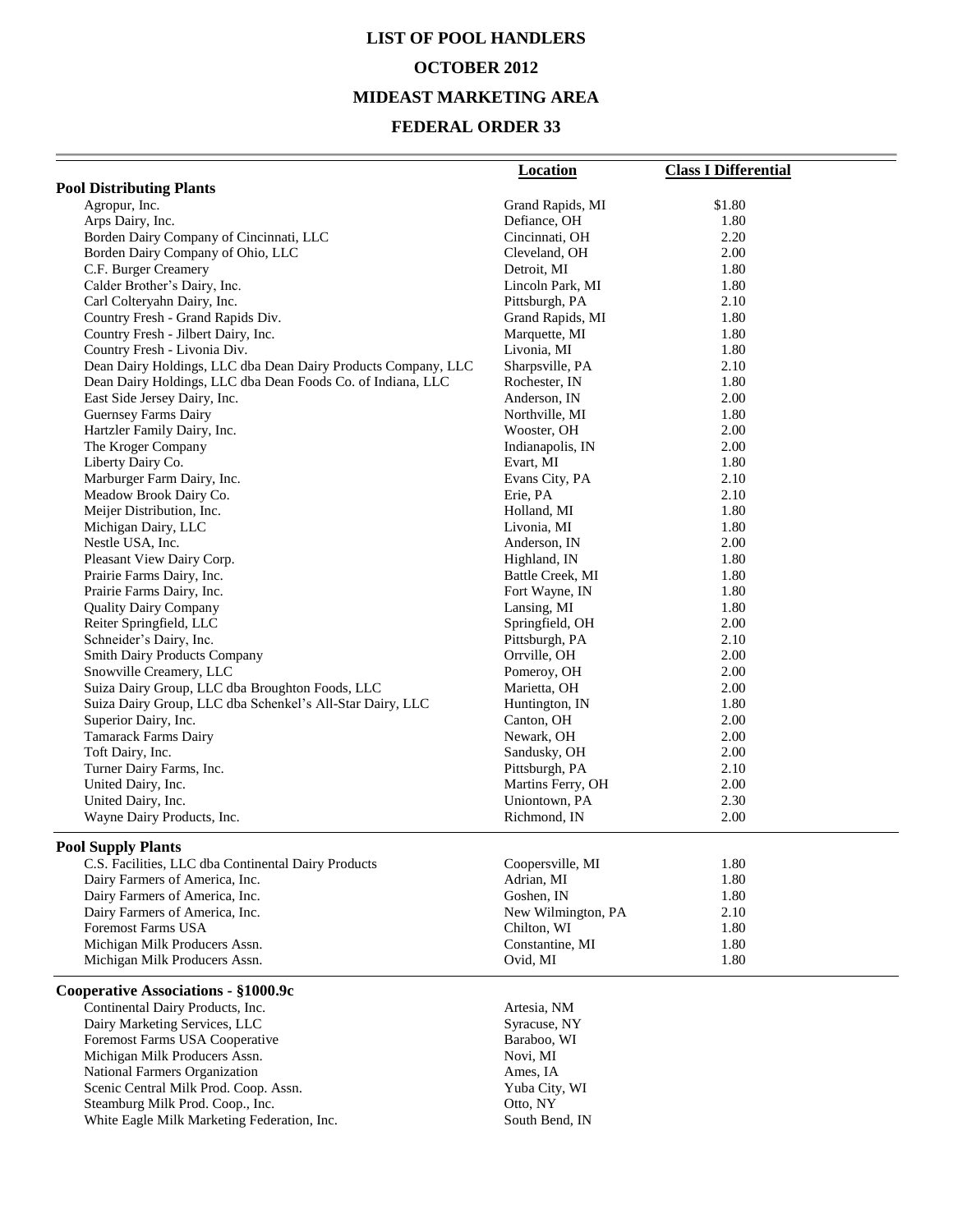# **LIST OF POOL HANDLERS NOVEMBER 2012 MIDEAST MARKETING AREA**

|                                                               | <b>Location</b>    | <b>Class I Differential</b> |
|---------------------------------------------------------------|--------------------|-----------------------------|
| <b>Pool Distributing Plants</b>                               |                    |                             |
| Agropur, Inc.                                                 | Grand Rapids, MI   | \$1.80                      |
| Arps Dairy, Inc.                                              | Defiance, OH       | 1.80                        |
| Borden Dairy Company of Cincinnati, LLC                       | Cincinnati, OH     | 2.20                        |
| Borden Dairy Company of Ohio, LLC                             | Cleveland, OH      | 2.00                        |
| C.F. Burger Creamery                                          | Detroit, MI        | 1.80                        |
| Calder Brother's Dairy, Inc.                                  | Lincoln Park, MI   | 1.80                        |
| Carl Colteryahn Dairy, Inc.                                   | Pittsburgh, PA     | 2.10                        |
| Country Fresh - Grand Rapids Div.                             | Grand Rapids, MI   | 1.80                        |
| Country Fresh - Jilbert Dairy, Inc.                           | Marquette, MI      | 1.80                        |
| Country Fresh - Livonia Div.                                  | Livonia, MI        | 1.80                        |
| Dean Dairy Holdings, LLC dba Dean Dairy Products Company, LLC | Sharpsville, PA    | 2.10                        |
| Dean Dairy Holdings, LLC dba Dean Foods Co. of Indiana, LLC   | Rochester, IN      | 1.80                        |
| East Side Jersey Dairy, Inc.                                  | Anderson, IN       | 2.00                        |
| <b>Guernsey Farms Dairy</b>                                   | Northville, MI     | 1.80                        |
| Hartzler Family Dairy, Inc.                                   | Wooster, OH        | 2.00                        |
| The Kroger Company                                            | Indianapolis, IN   | 2.00                        |
| Liberty Dairy Co.                                             | Evart, MI          | 1.80                        |
| Marburger Farm Dairy, Inc.                                    | Evans City, PA     | 2.10                        |
| Meadow Brook Dairy Co.                                        | Erie, PA           | 2.10                        |
| Meijer Distribution, Inc.                                     | Holland, MI        | 1.80                        |
| Michigan Dairy, LLC                                           | Livonia, MI        | 1.80                        |
| Nestle USA, Inc.                                              | Anderson, IN       | 2.00                        |
| Pleasant View Dairy Corp.                                     | Highland, IN       | 1.80                        |
| Prairie Farms Dairy, Inc.                                     | Battle Creek, MI   | 1.80                        |
| Prairie Farms Dairy, Inc.                                     | Fort Wayne, IN     | 1.80                        |
| <b>Quality Dairy Company</b>                                  | Lansing, MI        | 1.80                        |
| Reiter Springfield, LLC                                       | Springfield, OH    | 2.00                        |
| Schneider's Dairy, Inc.                                       | Pittsburgh, PA     | 2.10                        |
| <b>Smith Dairy Products Company</b>                           | Orrville, OH       | 2.00                        |
| Snowville Creamery, LLC                                       | Pomeroy, OH        | 2.00                        |
| Suiza Dairy Group, LLC dba Broughton Foods, LLC               | Marietta, OH       | 2.00                        |
| Suiza Dairy Group, LLC dba Schenkel's All-Star Dairy, LLC     | Huntington, IN     | 1.80                        |
| Superior Dairy, Inc.                                          | Canton, OH         | 2.00                        |
| Tamarack Farms Dairy                                          | Newark, OH         | 2.00                        |
| Toft Dairy, Inc.                                              | Sandusky, OH       | 2.00                        |
| Turner Dairy Farms, Inc.                                      | Pittsburgh, PA     | 2.10                        |
| United Dairy, Inc.                                            | Martins Ferry, OH  | 2.00                        |
| United Dairy, Inc.                                            | Uniontown, PA      | 2.30                        |
| Wayne Dairy Products, Inc.                                    | Richmond, IN       | 2.00                        |
| <b>Pool Supply Plants</b>                                     |                    |                             |
| C.S. Facilities, LLC dba Continental Dairy Products           | Coopersville, MI   | 1.80                        |
| Dairy Farmers of America, Inc.                                | Adrian, MI         | 1.80                        |
| Dairy Farmers of America, Inc.                                | Goshen, IN         | 1.80                        |
| Dairy Farmers of America, Inc.                                | New Wilmington, PA | 2.10                        |
| Foremost Farms USA                                            | Chilton, WI        | 1.80                        |
| Michigan Milk Producers Assn.                                 | Constantine, MI    | 1.80                        |
| Michigan Milk Producers Assn.                                 | Ovid, MI           | 1.80                        |
|                                                               |                    |                             |
| Cooperative Associations - §1000.9c                           |                    |                             |
| Continental Dairy Products, Inc.                              | Artesia, NM        |                             |
| Dairy Marketing Services, LLC                                 | Syracuse, NY       |                             |
| Foremost Farms USA Cooperative                                | Baraboo, WI        |                             |
| Michigan Milk Producers Assn.                                 | Novi, MI           |                             |
| National Farmers Organization                                 | Ames, IA           |                             |
| Organic Valley/CROPP Cooperative                              | LaFarge, WI        |                             |
| Scenic Central Milk Prod. Coop. Assn.                         | Yuba City, WI      |                             |
| Steamburg Milk Prod. Coop., Inc.                              | Otto, NY           |                             |
| White Eagle Milk Marketing Federation, Inc.                   | South Bend, IN     |                             |